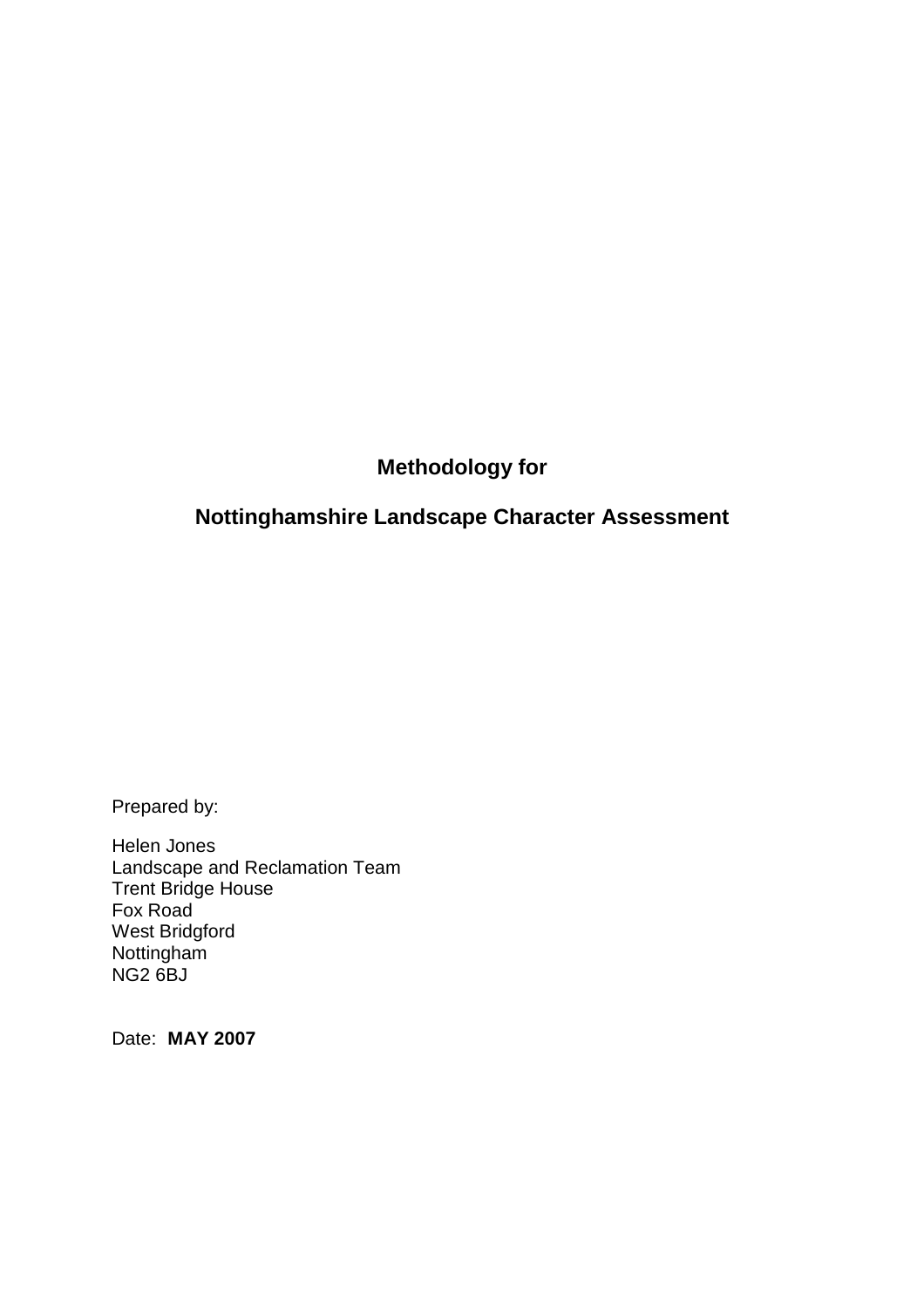### **C O N T E N T S**

- 1.0 Introduction
- 2.0 Changes in Government Legislation
- 3.0 Development of GIS based systems
- 4.0 The need for transparency and repeatability of the process
- 5.0 What has already been achieved in Nottinghamshire
- 6.0 Methodology of the Landscape Character Assessment
- 7.0 Stage 1 Information Collection and Research
- 8.0 Stage 2 Definition of Regional Character Areas
- 9.0 Stage 3 Description of Landscape Character desk based and field based
- 10.0 Stage 4 Classification of Landscape Character Parcels into Draft Policy Zones
- 11.0 Stage 5 Description of Landscape Condition and Landscape Sensitivity – desk based and field based
- 12.0 Preparation of Key Policies
- 13.0 Proposed Presentation of Information
- 14.0 Relationship to Other Documents

#### Glossary of Terms

#### References

#### Appendices

- Appendix 1 List of Landscape Policies included in Local Plans
- Appendix 2 LDU Map of the County of Nottinghamshire
- Appendix 3 Checklist for Desk based Landscape Character Assessment
- Appendix 4 Field Survey Sheet for Landscape Character Assessment
- Appendix 5 Definition of Attributes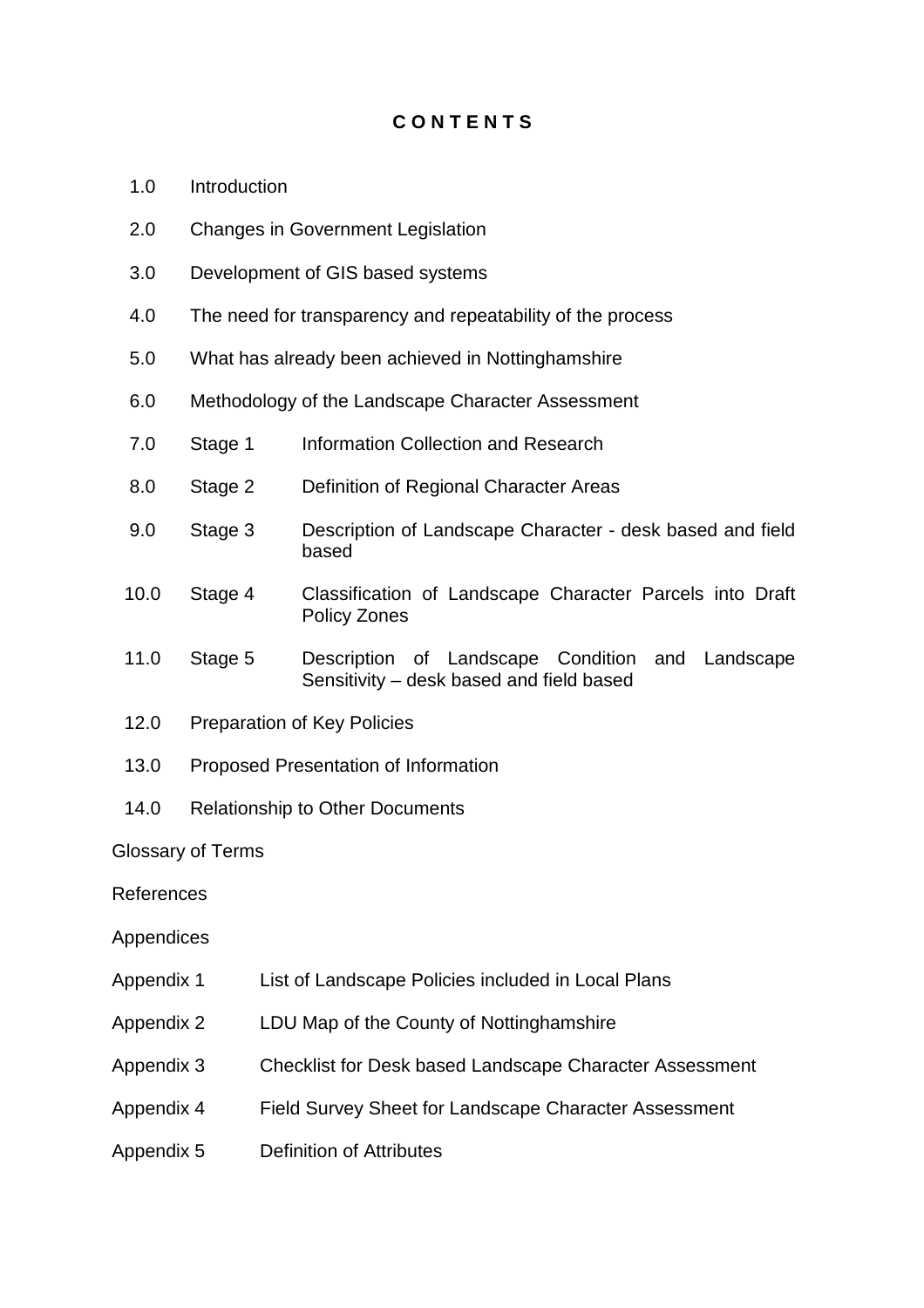| Appendix 6  | Tabulated Information to show Amalgamation of LDUs                         |
|-------------|----------------------------------------------------------------------------|
| Appendix 7  | Checklist for Desk based Landscape Condition and Sensitivity<br>Assessment |
| Appendix 8  | Field Survey Sheet for Landscape Condition and sensitivity<br>Assessment   |
| Appendix 9  | Example DP2 - Character Summary                                            |
| Appendix 10 | Existing DPZ – Landscape Actions Summary Sheet                             |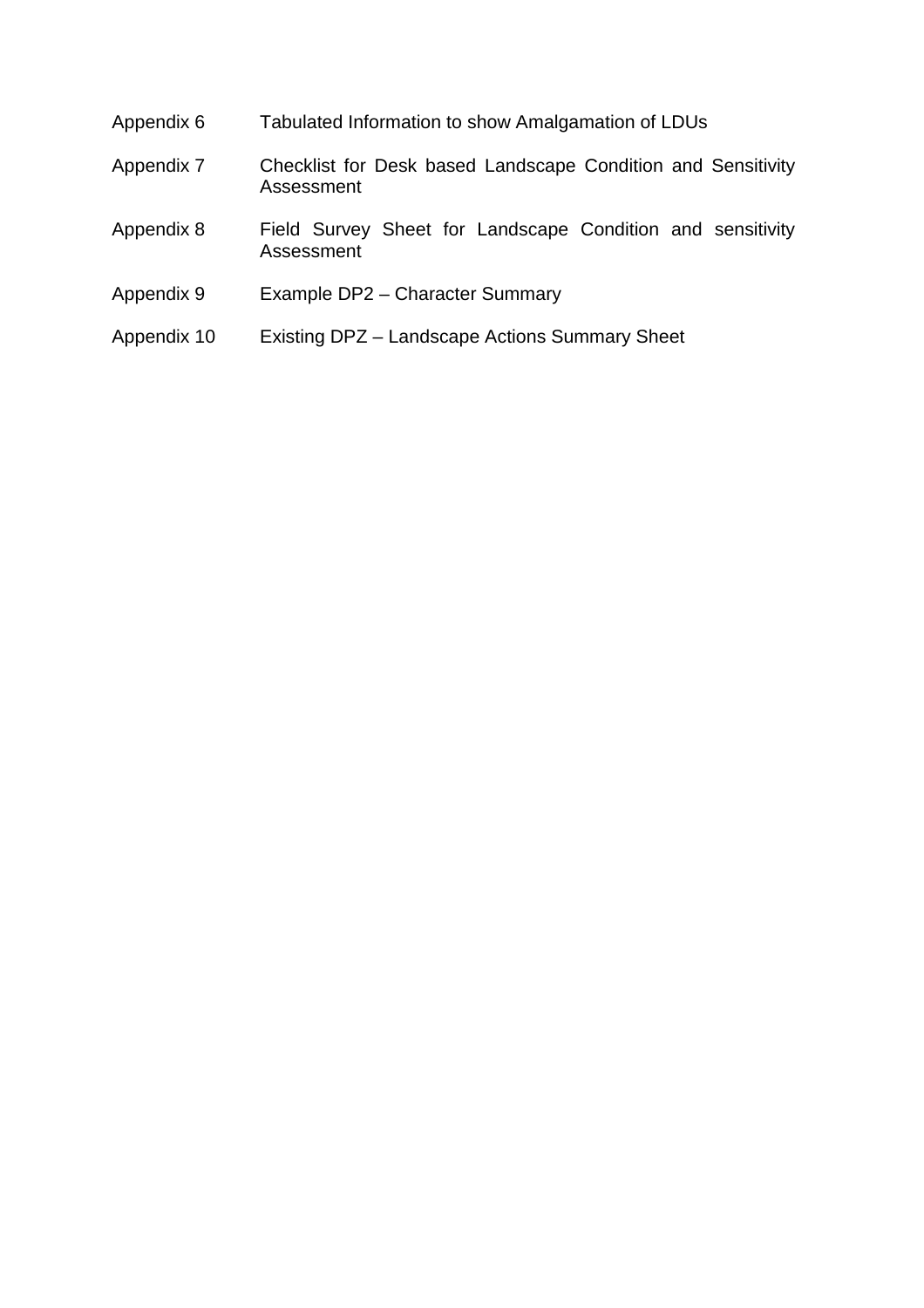### **1.0 INTRODUCTION**

 The revision of the Nottinghamshire Countryside Appraisal, first published as the Nottinghamshire Landscape Guidelines in 1997, is being undertaken by Nottinghamshire County Council's Landscape and Reclamation Team. The client for the pilot stage of the project was Nottinghamshire County Council's Conservation Group. Both of the above are located within the Environment Department.

#### **1.1 What is Landscape Character Assessment?**

 Natural England (formerly The Countryside Agency), the Government body established to conserve and enhance England's countryside, defines Landscape Character Assessment as follows:-

 "Landscape Character Assessment provides a framework for understanding and describing an area in a systematic way, enabling us to make better judgements and decisions to help quide future changes in our countryside."

#### **1.2 Why do the existing guidelines need to be revised?**

The reasons why the existing guidelines need to be revised are as follows:-

- changes in Government legislation;
- development of GIS based systems;
- need for transparency of method.

#### **2.0 CHANGES IN GOVERNMENT LEGISLATION**

The recent developments in legislation may be summarised as follows:-

#### **2.1 Planning Policy Guidance (PPG) Note Number 7 January 1992 The Countryside – Environmental Quality and Economic and Social Development**

 This document recognised, in paragraph 3.17, that some local authorities had devised Local Landscape Designations (LLDs) to:-

 "Highlight particularly important areas of countryside that should be taken into account in planning decisions". These included locally devised designations "which local authorities sometimes include in their Structure or Local Plans to denote areas to which special countryside protection or other policies apply".

#### **2.2 The Rural White Paper 1995**

 In 1995 the Government set out its policy to strengthen the distinctive character of the land and built environment in the Rural White Paper. This placed emphasis on the need to identify local characteristics and promoted a joint initiative by the Countryside Agency and English Nature to classify and map the cultural and natural dimensions of the landscape.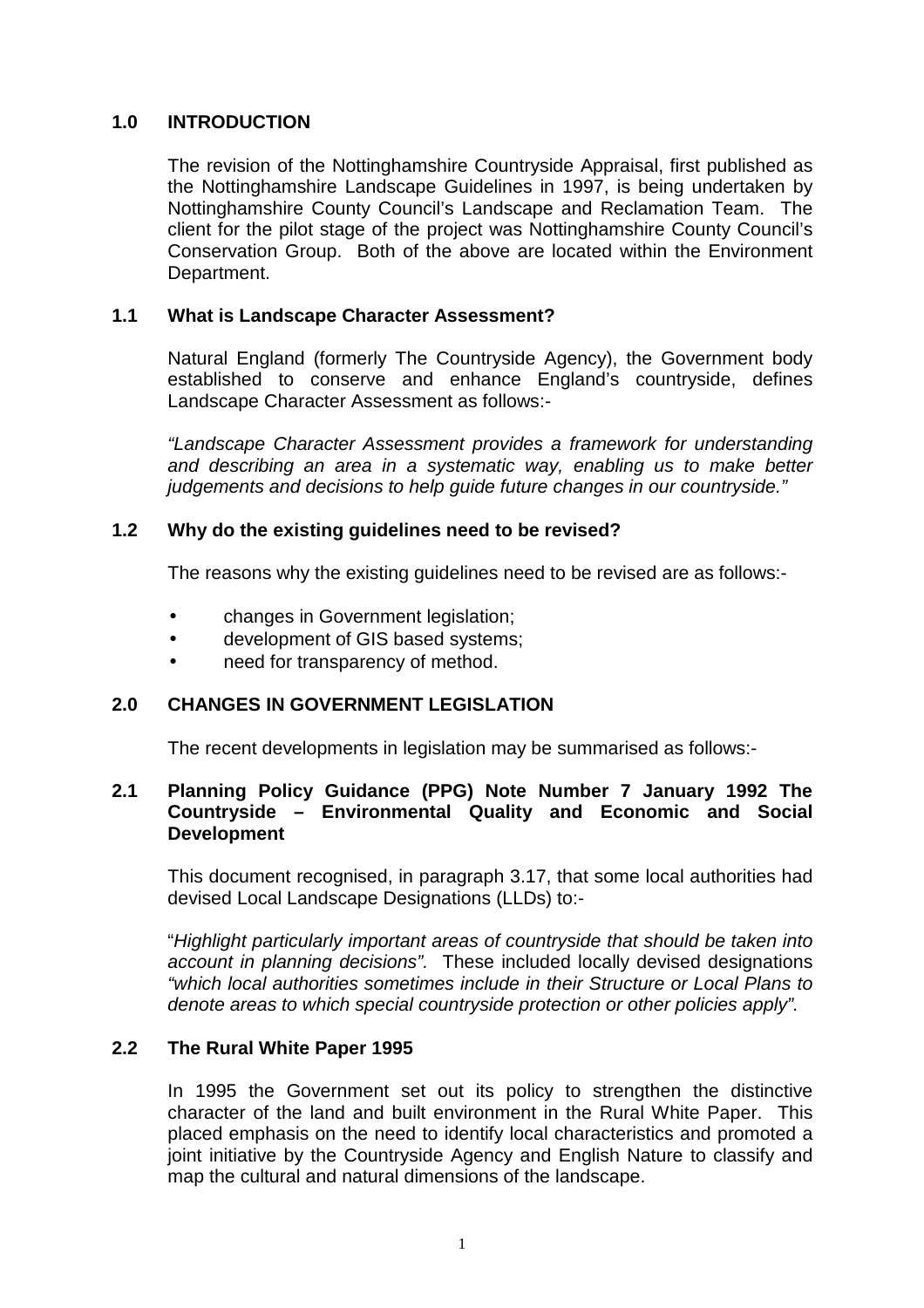The output of this initiative, known as "The Joint Map" entitled "The Character of England – landscape, wildlife and natural features" was described as providing for the first time a comprehensive and consistent analysis of the English countryside that would help to guide future efforts to conserve and enhance it. This national study provided the framework around which local authorities set their more detailed assessments.

 This has since been updated in 2005 and is now called "The Character of England – Landscape, Wildlife, Natural and Cultural Features".

#### **2.3 Revision to PPG Note Number 7 1997**

 This revision further developed previous guidance and stated in para 2.14 that the priority was "to find new ways of enriching the quality of the whole countryside whilst accommodating appropriate development, in order to complement the protections which designations offer". It attached significant weight to the countryside character approach, which it promoted as an important tool to accommodate this change without sacrificing local character. Para 2.15 stated "it (CCA approach) can help ensure that development respects the distinctive character of the land and built environment".

 The revision of the PPG7 marked a change in emphasis with regard to the use and value of LLDs. Whilst the revision did not specifically preclude development plans from containing LLDs, it did place the onus on local authorities to carefully consider whether appropriate development and economic activity were being unduly restricted by LLDs.

#### **2.4 Planning Policy Statement – PPS7 – 2004 Sustainable Development In Rural Areas**

 This document replaced the former PPG7 and marked a further change in emphasis in the use of LLDs.

Para 24 set out that:-

 "The Government recognises and accepts that there are areas of landscape outside nationally designated areas that are particularly highly valued locally. The Government believes that carefully drafted, criteria-based policies in Local Development Documents, utilising tools such as landscape character assessment, should provide sufficient protection for these areas, without the need for rigid local designations that may unduly restrict acceptable, sustainable development and the economic activity that underpins the vitality of rural areas".

#### and Para 25:-

 "LLDs should only be maintained or, exceptionally, extended where it can be clearly shown that criteria-based planning policies cannot provide the necessary protection. LLDs should state what it is that requires extra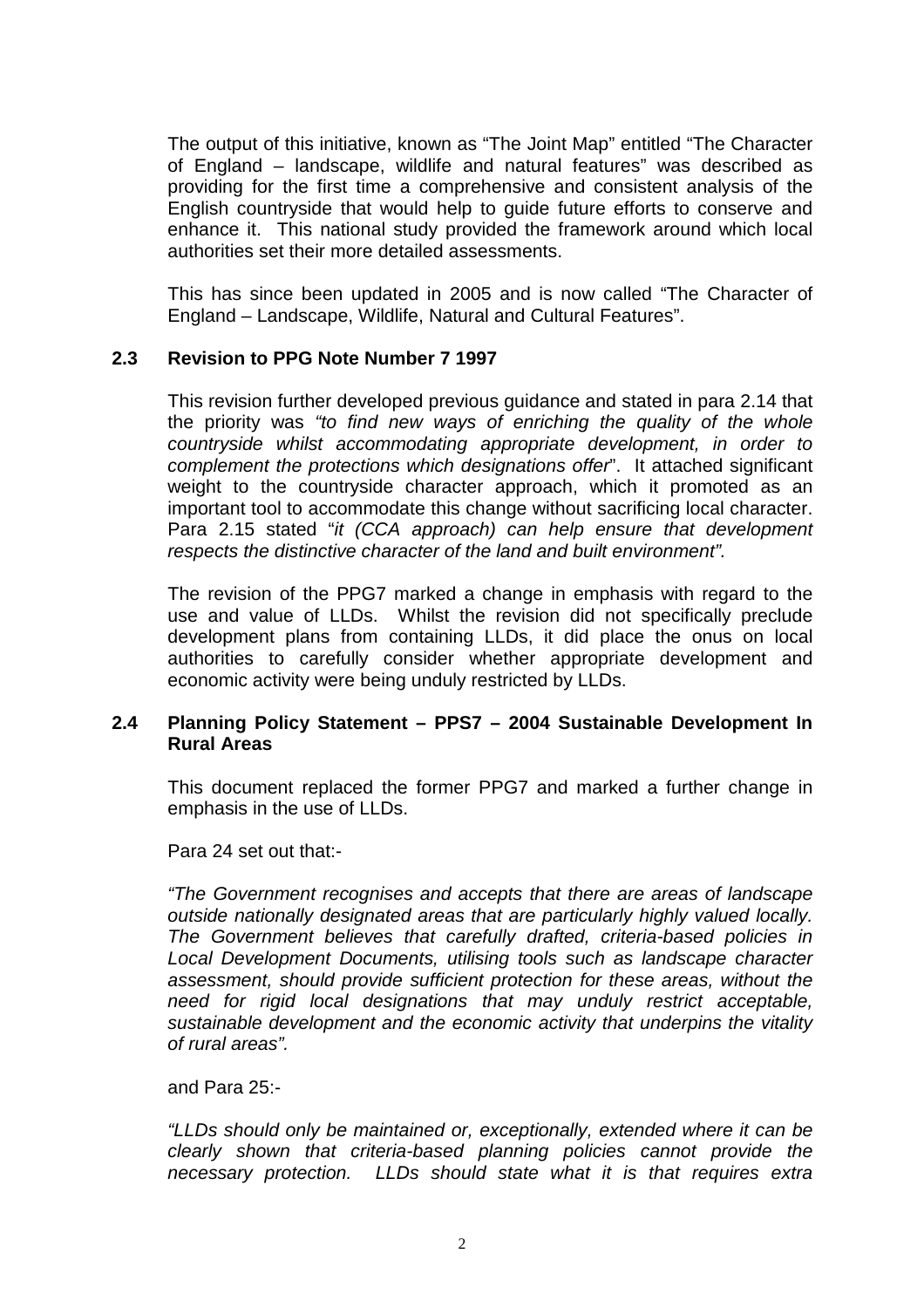protection and why. When reviewing their local area-wide development plans and LLDs, planning authorities should rigorously consider the justification for retaining LLDs. They should ensure that such designations are based on a formal and robust assessment of the qualities of the landscape concerned."

#### **2.5 Nottinghamshire and Nottingham Joint Structure Plan – Adopted February 2006**

 The above document contained the following Policy 2/7 concerning Landscape Character:-

 "Local Plans / development plan documents will define local landscape characteristics in accordance with the work of the Countryside Agency and Nottinghamshire County Council's Landscape Guidelines, to inform land allocations and assessment of development proposals. The landscape character approach will be used to promote the conservation and enhancement of local landscape character and distinctiveness and the maintenance of landscape diversity throughout the whole plan area."

 It also states in the explanatory notes that a revised landscape character assessment is currently underway.

 In the interim period before the completion of the new landscape character assessment, the existing landscape guidelines and Mature Landscape Areas should still be referred to.

 Policy 2/10 'Development in the Countryside' aims to protect the character and qualities of the countryside. It states:-

 "The character and qualities of the countryside will be protected … development proposals must be located and designed to respect the character of the surrounding area …"

 The policy goes on to highlight the importance of design which is in keeping with the existing character, and states:-

 "In all cases, development proposals will be located and designed to respect the character of the surrounding area and priority will be given to the re-use of existing buildings and derelict land."

### **2.6 Regional Spatial Strategy RSS8 – 8th March 2005**

 The East Midlands Regional Spatial Strategy states in the explanatory text that:-

 "Understanding the importance of all landscapes and reducing the emphasis on local landscape designations will ensure that the character of one area is not protected at the expense of another, Paragraph 4.13.15."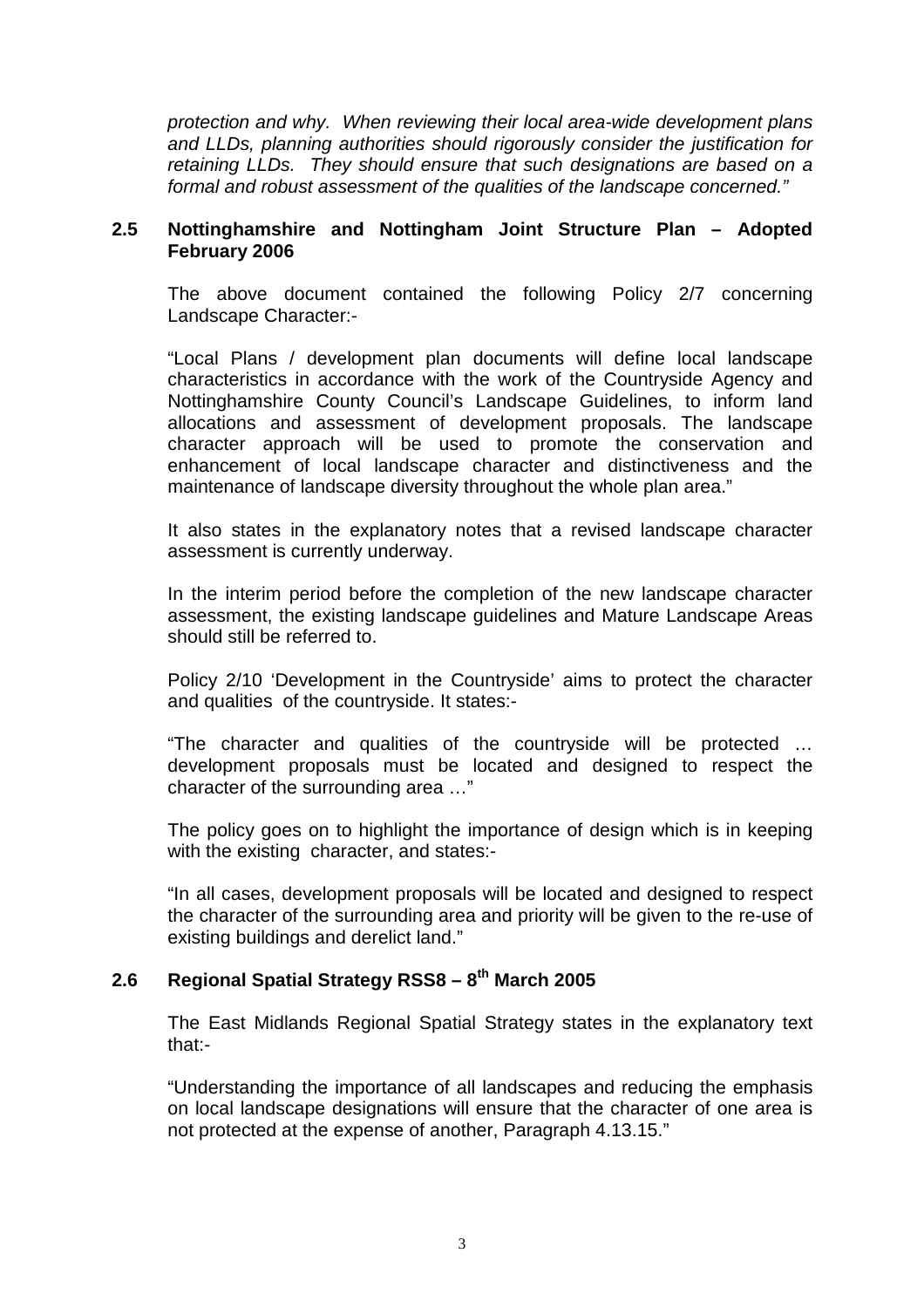Policy 30 'Priorities for the Management and Enhancement of the Region's Landscape' states that "development plans, future Local Development Frameworks and other strategies of local authorities and agencies should:-

 "Development Plans, future Local Development Frameworks, and other strategies of local authorities and agencies should:-

- continue to promote the highest level of landscape character protection for the region's nationally designated landscapes of the Peak District National Park and the Lincolnshire Wolds Area of Outstanding Natural Beauty;
- promote initiatives to protect and enhance the natural and heritage landscape assets, in particular the Sherwood, Charnwood and Rockingham Forests; and
- be informed by landscape character assessments to underpin and act as key components of criteria-based policies for the consideration of development proposals in rural or urban fringe areas. Where not already in place, local authorities should work towards preparing comprehensive assessments of the character of their landscapes to coincide with the review of their local development documents. This should assess whether there are exceptional local circumstances that would require the retention of any local landscape designations and associated policies in local development frameworks."

### **2.7 Regional Spatial Strategy Review Pre-Submission Draft**

The existing Policy 30 is replaced by the following draft policy:-

 "Policy 30 – 'Priorities for the Management and Enhancement of the Region's Landscape.

 The Region's natural and heritage landscapes should be protected and enhanced by:-

- the promotion of the highest level of protection for the nationally designed landscapes of the Peak District National Park and the Lincolnshire Wolds Area of Outstanding Natural Beauty;
- the promotion of initiatives to protect and enhance the particular character of the Sherwood, Charnwood and Rockingham Forests;
- the establishment of criteria-based policies in Local Development Frameworks to ensure that development proposals respect intrinsic landscape character in rural and urban fringe areas; and
- the identification in Local Development Frameworks of landscape and biodiversity protection and enhancement objectives through the integration of Landscape Character Assessments with historic and ecological assessments.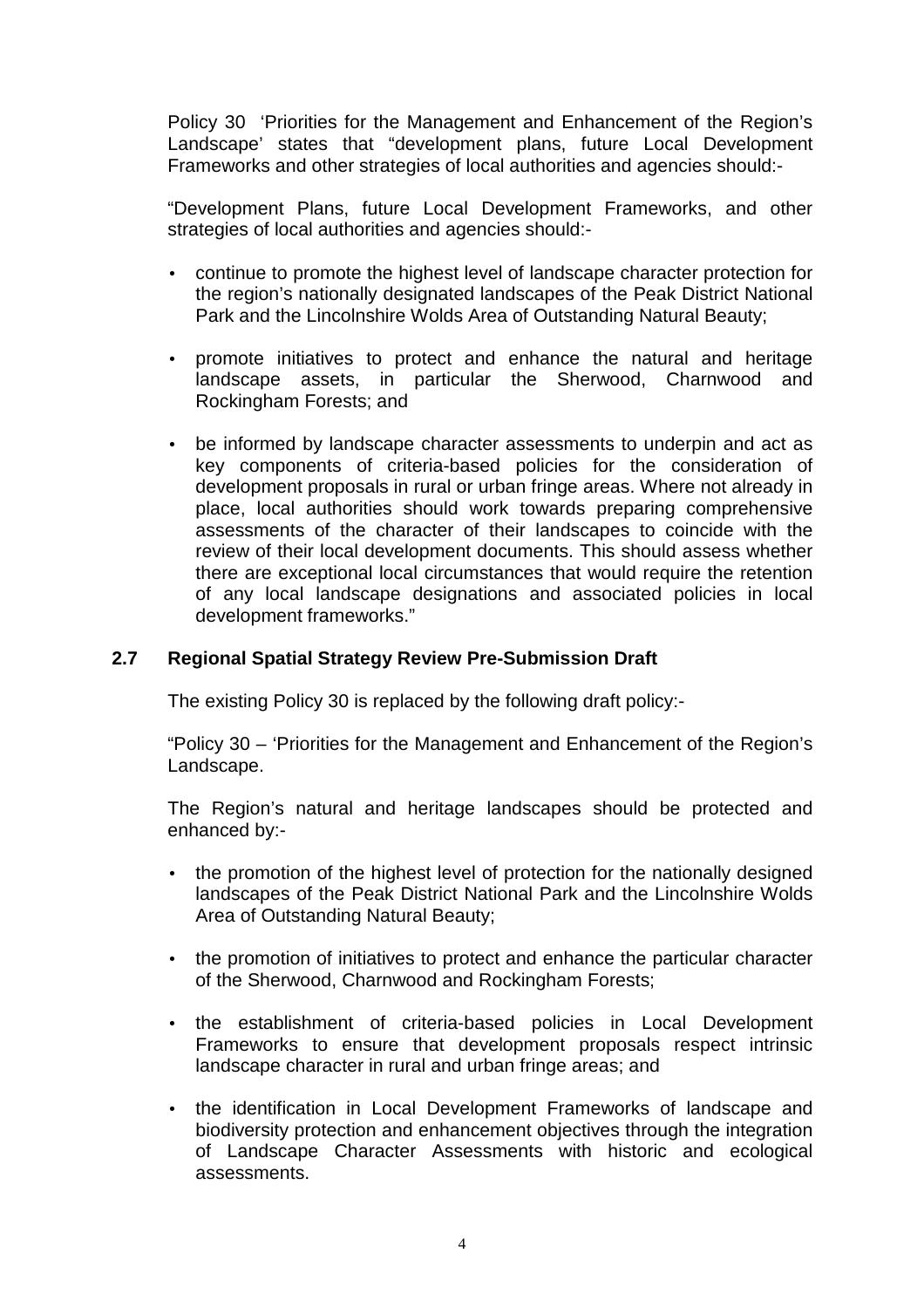Where not already in place, Local Authorities should prepare Landscape Character Assessments to inform the preparation of Local Development Frameworks. These can also be used to develop Supplementary Planning documents.

Any local landscape designations should be based on Landscape Character Assessments and justified by exceptional local circumstances."

This continues to move away from local landscape designations.

#### **2.8 Summary**

 To summarise the changes in Government legislation, this continues to support the process of Landscape Character Assessment but is moving away from the designation of local landscape designations as a result of PPS7 statement to "rigorously consider the justification for retaining existing Local Landscape Designations."

 With the commencement of production of Local Development Frameworks to replace existing Local Plans, local authorities have to decide on their approach. The review of LLDs of June 2006 indicates that different approaches are being taken; of the authorities sampled, 36% intending to retain LLDs, 19% were not intending to retain LLDs, 45% did not know or did not use LLDs in their planning documents.

#### **3.0 DEVELOPMENT OF GIS BASED SYSTEMS**

 The original Nottinghamshire Landscape Guidelines, published in 1997, were developed as a result of a manual process of information collection begun in 1990 which was stored on a paper based system. Central to the process of Landscape Character Assessment is the analysis of the relationship between different landscape elements such as geology, soils, and settlement pattern in order to classify and describe the landscape. Since the start of the first assessment there have been major developments in the use of GIS software used for handling map-based information. This facilitates the process, storage and analysis of presentation of spatial data and is therefore particularly suited to LCA work.

#### **4.0 THE NEED FOR TRANSPARENCY AND REPEATABILITY OF THE PROCESS**

 A paper-based system has two major disadvantages. Firstly it may be difficult for later interrogators of the system to understand the exact process by which the different character areas were derived. Secondly, if the process were to be repeated, there may be slight variations in classification achieved by different assessors. A GIS based system on the other hand should be more transparent in that it should be possible to break down the stages of the assessment process and see how different character areas are derived.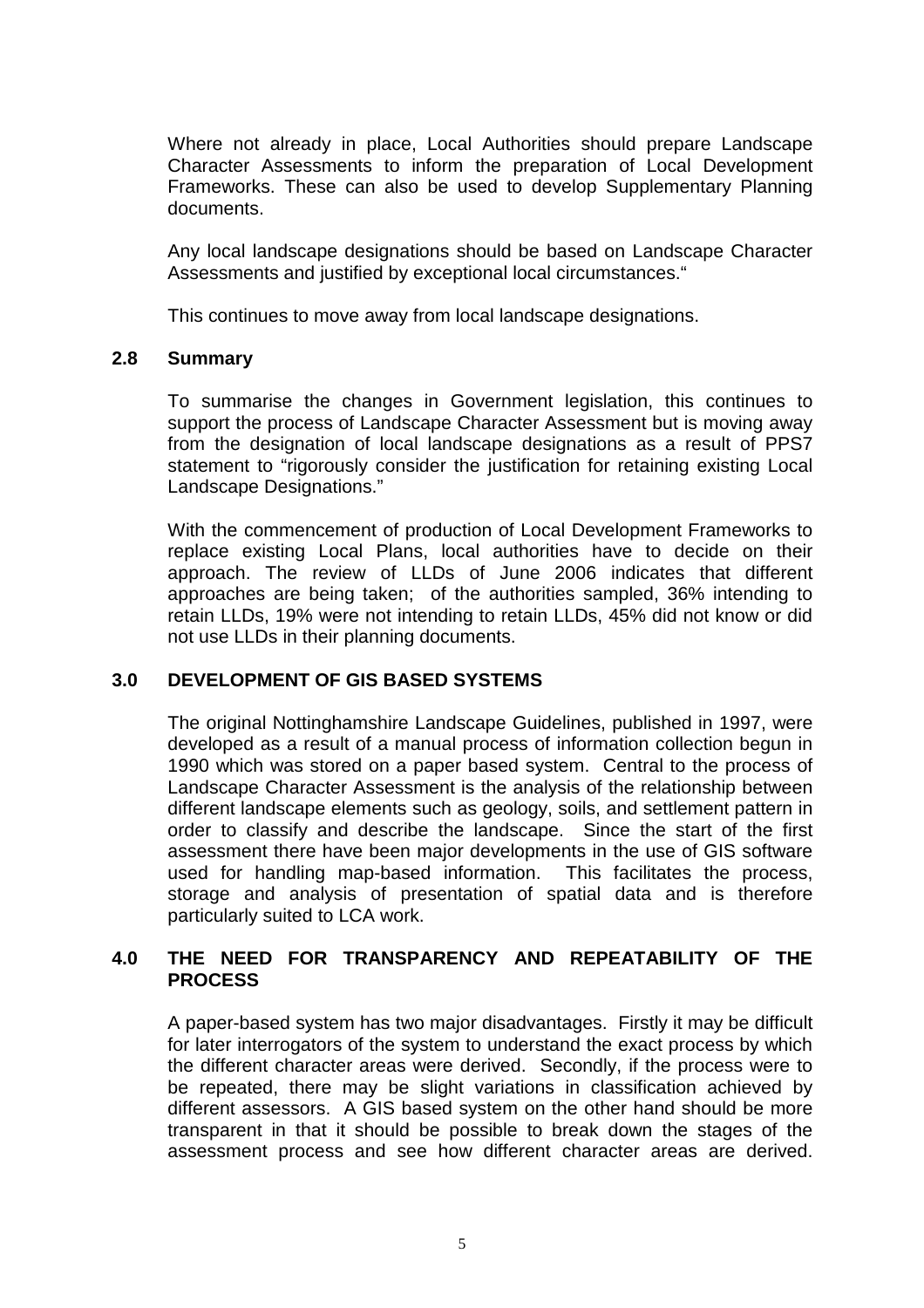Theoretically, because it is a computer-based system, given the same initial datasets, the same classification should be achieved every time.

### **5.0 WHAT HAS ALREADY BEEN ACHIEVED IN NOTTINGHAMSHIRE?**

#### **5.1 Introduction to the Nottinghamshire Countryside Appraisal**

 Research, survey and assessment work for the NCA began in 1989. This work was undertaken by the County Council's Rural Environment Group, located within the Environment Department.

 The aim of the NCA was to provide a detailed information base and strategic overview of the county's rural environment around which environment planning, landscape management and other decisions could be made. The output of this work has been used to underpin the Environment Department's work, not only in landscape protection and conservation but also in nature conservation, environmental appraisal, development control and the formulation of statutory and non-statutory plans. The outputs of the process are described below.

#### **5.2 The Nottinghamshire Landscape Guidelines Document and the Landscape Types Plan**

 These documents were concerned with landscape conservation and the management of the county's landscape. The detailed methodology of the process is set out in "Nottinghamshire Countryside Appraisal Revised Methodology 1999". However, in summary, the project was adapted from work undertaken by the Warwickshire Landscape Partnership and was compatible with the Countryside Agency's Landscape Assessment Guidance at the time.

 The process involved the classification of the landscape into a series of regional character areas and landscape sub types, which were described in detail in the document, including the visual character of the landscape.

 The main drivers of change within each Landscape Character Area were assessed and this led to the development of a series of management strategies and key recommendations for each landscape type, along with detailed guidelines for the management of various landscape features and components.

#### **5.3 Definition of Mature Landscape Areas – MLAs**

 This process was concerned with landscape protection within the county. The detailed methodology of the process is set out in "Nottinghamshire Countryside Appraisal Revised Methodology 1999". In summary, the process involved mapping the land use of the county using existing land use data and aerial photographs together with historical and ecological information. The following features were identified:-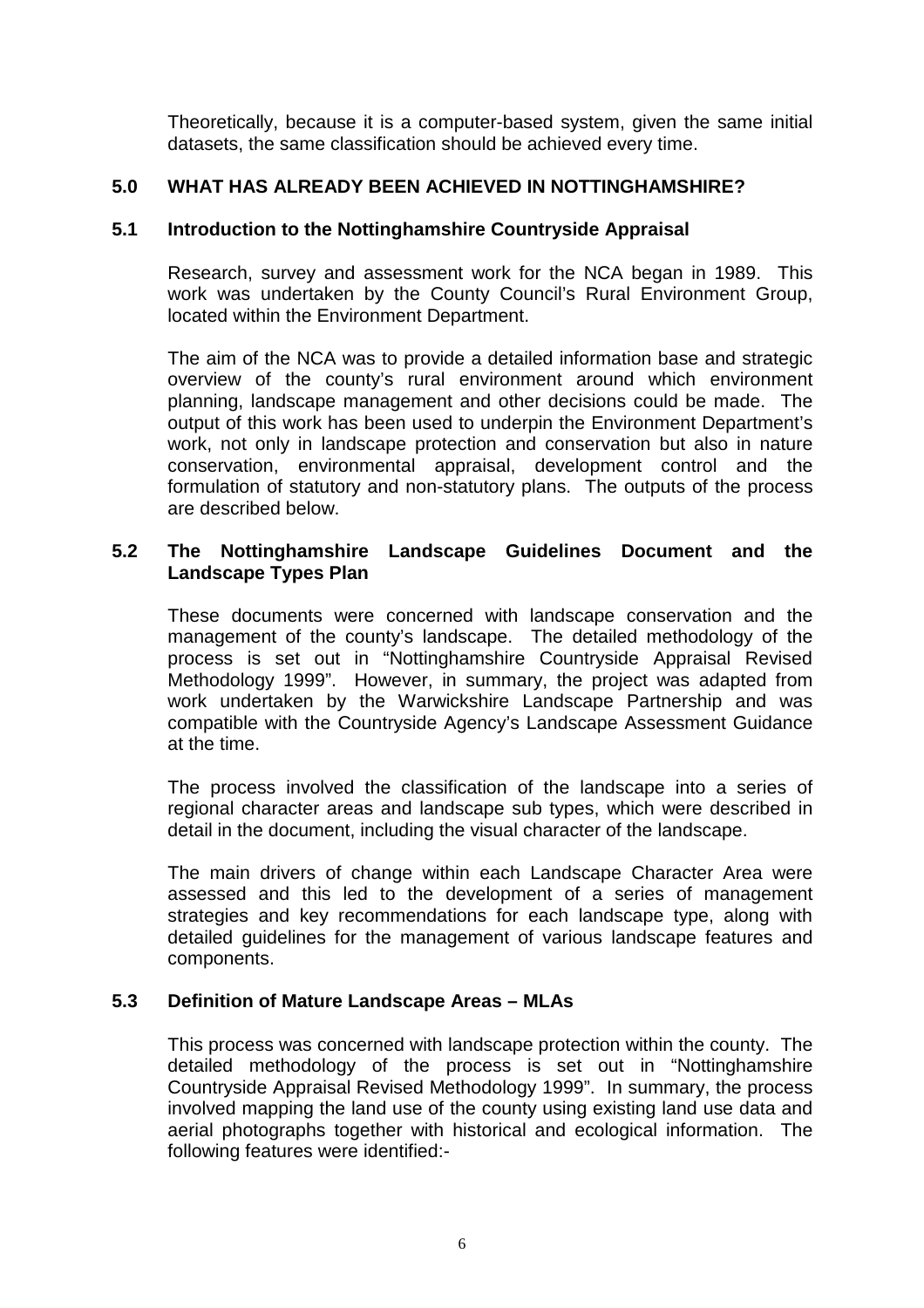mature deciduous woodland; intact field patterns; ancient species rich hedgerows; permanent grassland; heathland; parkland; mature river / stream courses.

The following features were excluded:-

urban development; mineral extraction; existing commercial forestry; intensive agriculture.

 This process gave an initial list of "areas least affected by adverse change". Detailed field survey work was carried out to look at identified features on the ground and the list was further refined. A set of criteria was established against which identified MLAs were tested. Once each MLA was finalised, a written description, a representative photo or sketch, and a MLA plan with a clearly marked boundary were produced. There then followed a further period of consultation with the Local Planning Authorities on their MLAs, which were made formal with the adoption of the relevant Local Plan.

### **5.4 History of the Nottinghamshire Countryside Appraisal**

The Nottinghamshire Landscape Guidelines and the Mature Landscape Area designations were first tested at a Local Plan Public Inquiry in 1992. Landscape policies arising from the NCA are included in local plans (see Appendix 1) and planning inspectors have made a number of recommendations since as to how the work should be interpreted, applied and approved. The NCA has also been tested at both Minerals Local Plan Inquiries and Waste Local Plan Inquiries as well as those for individual projects.

In 1997 the council commissioned an independent and impartial study by David Tyldesley and Associates to review the MLA designations within the NCA. The review recommended that a countywide MLA policy framework should be retained and that MLAs continue to provide a systematic, consistent and rational basis for taking into account areas of countryside meriting special protection.

Obviously, there have been a number of changes in legislation during this time as discussed previously. The key issue is that, since MLAs are local landscape designations and therefore must be underpinned by a "formal and robust" assessment of landscape type and quality, this needs to be a more transparent process with the ability to be explained at Public Inquiry for example, and also one which does not unduly restrict development. These factors taken together reinforce the need for the review of the existing guidelines.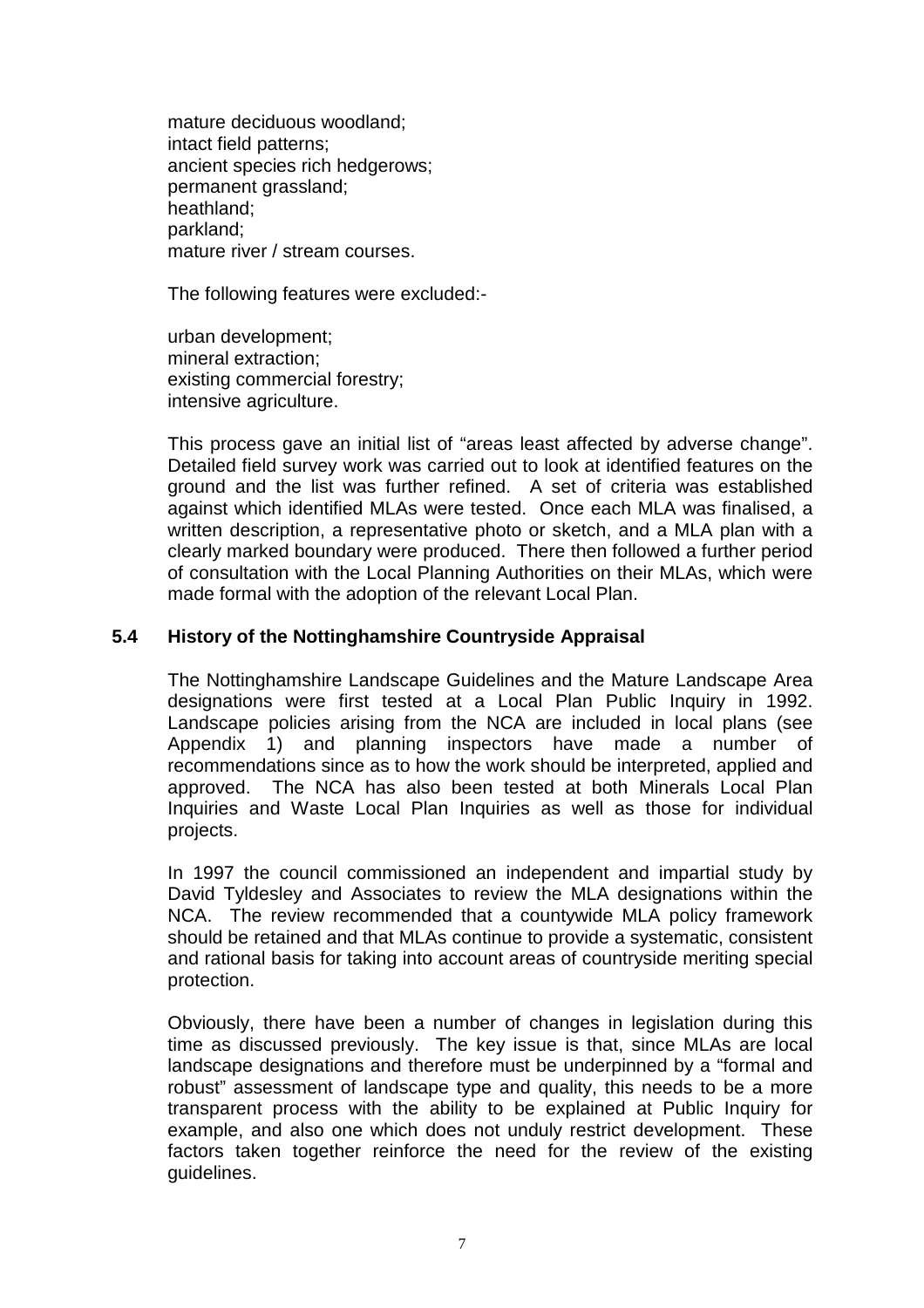### **6.0 METHODOLOGY OF THE LANDSCAPE CHARACTER ASSESSMENT**

#### **6.1 Introduction**

The detailed methodology of the original project described in the previous section is contained in "Nottinghamshire Countryside Appraisal, Revised Methodology 1999 – Section F Landscape Assessment Methodology" and consists of the following stages:-

- Stage 1 Defining Regional Character Areas
- Stage 2 Literature Review
- Stage 3 Classification into Landscape Types
- Stage 4 Preparation of Management Strategies, Key Recommendations and Landscape Guidelines

The detailed methodology of the pilot stage of current assessment will be described in the following sections and consisted of the following stages:-

- Stage 1 Information Collection and Research
- Stage 2 Definition of Regional Character Areas
- Stage 3 Description of Landscape Character Desk based and field based
- Stage 4 Classification of LCPs into Draft Policy Zones
- Stage 5 Description of Landscape Condition and Landscape Sensitivity Desk based and field based
- Section 6 Preparation of Key Policies

### **7.0 STAGE 1 INFORMATION COLLECTION AND RESEARCH**

 This stage involved a review of methods used by other organisations to carry out Landscape Character Assessments. It involved telephone discussions, visits and meetings, as well as review of published literature and review of information available on line, such as the Countryside Character network database. The following organisations were consulted directly:-

| <b>Staffordshire</b><br><b>County Council</b> | Meeting with Steve Potter and visit December 2003 to<br>discuss methodology of Staffordshire Landscape<br><b>Character Assessment.</b> |  |  |
|-----------------------------------------------|----------------------------------------------------------------------------------------------------------------------------------------|--|--|
| Northamptonshire                              | Meeting with Jason Longhurst – March 2004 to discuss                                                                                   |  |  |
| <b>County Council</b>                         | methodology of Northamptonshire Landscape                                                                                              |  |  |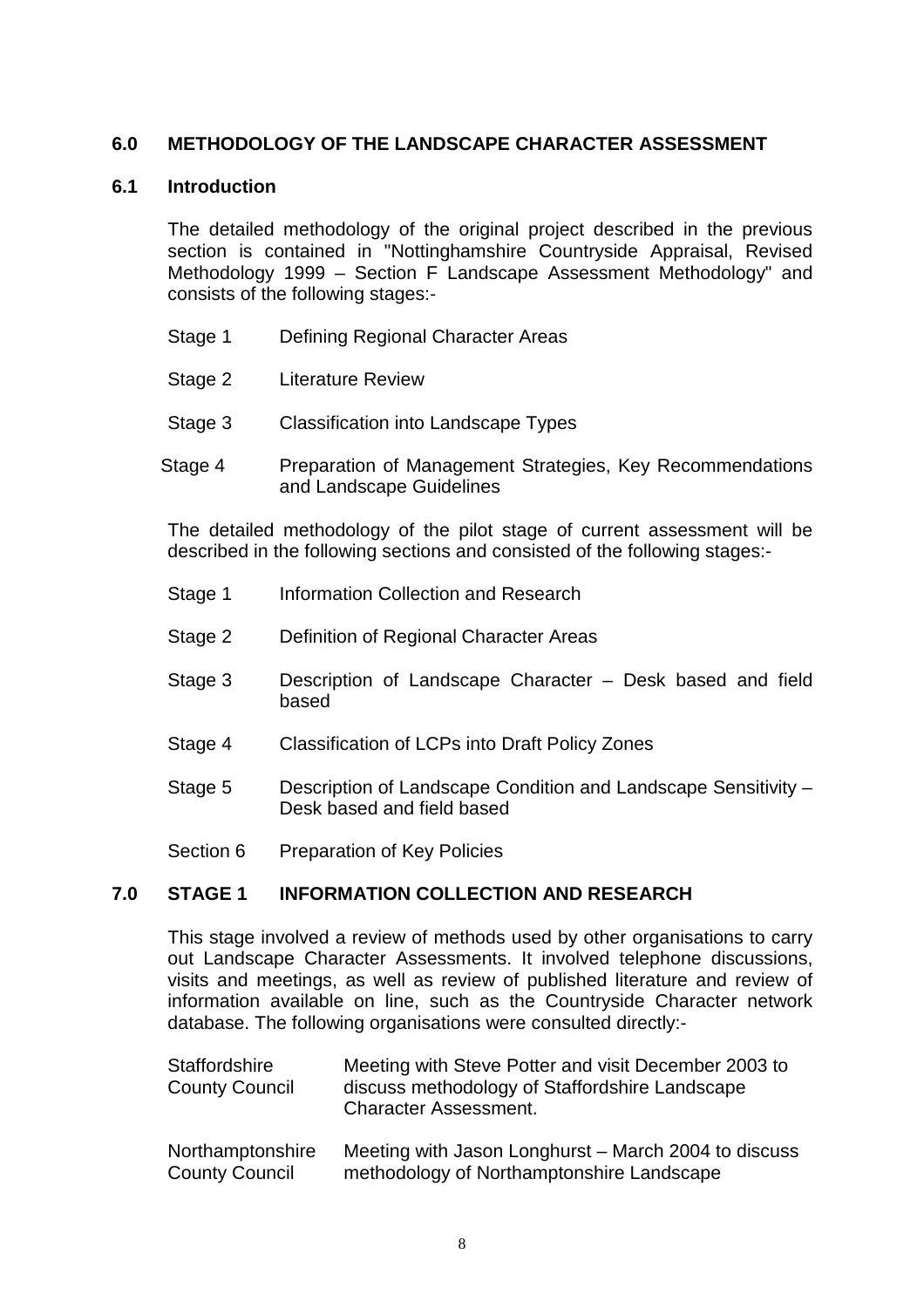Characterisation.

| <b>Derbyshire County</b><br>Council                       | Various meetings with Glynis Foster, Gary<br>to discuss methodology of Derbyshire Landscape<br><b>Character Assessment.</b>                   |
|-----------------------------------------------------------|-----------------------------------------------------------------------------------------------------------------------------------------------|
| David Tydlesley<br>and Associates                         | Telephone discussions and meetings with Anthony<br>Brown, particularly with reference to Landscape<br>Character work carried out in Scotland. |
| Lincolnshire<br><b>County Council</b>                     | Telephone discussions.                                                                                                                        |
| Leicestershire<br><b>County Council</b>                   | Telephone discussions.                                                                                                                        |
| <b>Peak District</b><br><b>National Park</b><br>Authority | Telephone discussions.                                                                                                                        |
| <b>High Peak</b><br><b>Borough Council</b>                | Telephone discussions.                                                                                                                        |

 A Literature Review of published information produced by Warwickshire County Council and South Gloucestershire County Council also took place.

 In addition, during the period of pilot study, Natural England (formerly the Countryside Agency) set up the Regional Landscape Forum in February 2005, which gathered together all Landscape Architects working on Landscape Character Assessment in the East Midlands to facilitate exchange of information.

 In addition, the team worked closely with Jane Farmer and David Green of Jacobs Babtie, who had carried out the Kent County Council Landscape Appraisal.

 This collaboration involved a presentation of the methodology of their project, as well as one to one tuition of the method including joint field survey work. Parts of the written documentation produced by Kent County Council was also used as a model for work by Nottinghamshire County Council and this is referred to in the relevant sections.

 The team also received one to one training from Stephen Warnock on the production and interpretation of the LDU Map and its associated database.

#### **8.0 STAGE 2 DEFINITION OF REGIONAL CHARACTER AREAS**

 The areas within the Nottinghamshire County boundary that have been defined by the Countryside Agency on the 'Joint Map' are as follows:-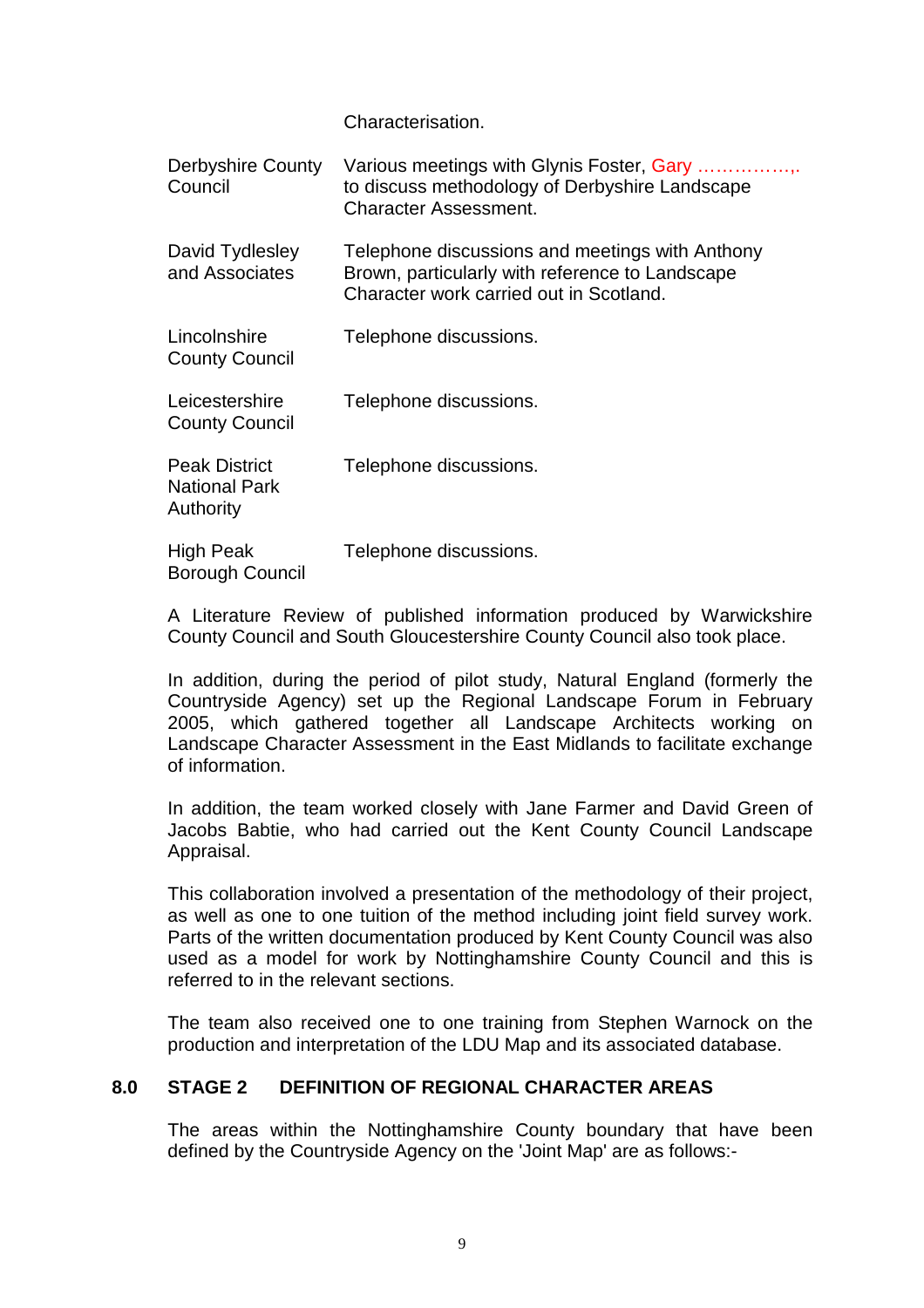- 30 Southern Magnesian Limestone
- 38 Nottinghamshire, Derbyshire and Yorkshire Coalfield
- 39 Humberhead Levels
- 48 Trent and Belvoir Vales
- 49 Sherwood
- 69 Trent Valley Washlands
- 74 Leicestershire and Nottinghamshire Wolds

These character areas have been classified using geology, topography, soils, vegetation, field enclosure and settlement patterns.

The decision was taken by Nottinghamshire County Council to further subdivide these areas using 'The Living Landscapes Project' Methodology. This was developed by Stephen Warnock of the Department of Geography, University of Reading, and piloted in the Warwickshire Landscape Project. This decision was taken for the following reasons:-

- The methodology builds on previous work carried out by the Countryside Agency. The Countryside Agency was the lead agency for mapping the landscape character of England at the 1:250,000 scale to produce the Joint Map and the GIS based landscape character framework and associated database for the whole of England. This is Level 1 of the Living Landscape Project Methodology.
- The 'Living Landscapes Project' methodology is GIS based. GIS systems are used to assemble, analyse, present and store data.
- The 'Living Landscapes Project' methodology is already established in use. In 2002 the approach had been used by 10 counties in England.
- The 'Living Landscapes Project' methodology has already been used in adjacent counties with borders linking with Nottinghamshire including Derbyshire and Leicestershire. This would assist sharing of best practice between lead officers working on this project in neighbouring counties.

#### **8.1 The 'Living Landscapes Project' Methodology**

 Level 2 of the 'Living Landscapes Project' considers landscape character at the 1:50,000 scale and the onus is on individual local authorities to undertake county ' district level assessments.

The full methodology is described in the 'Living Landscapes Project Handbook', Stephen Warnock 2002, but is summarised below.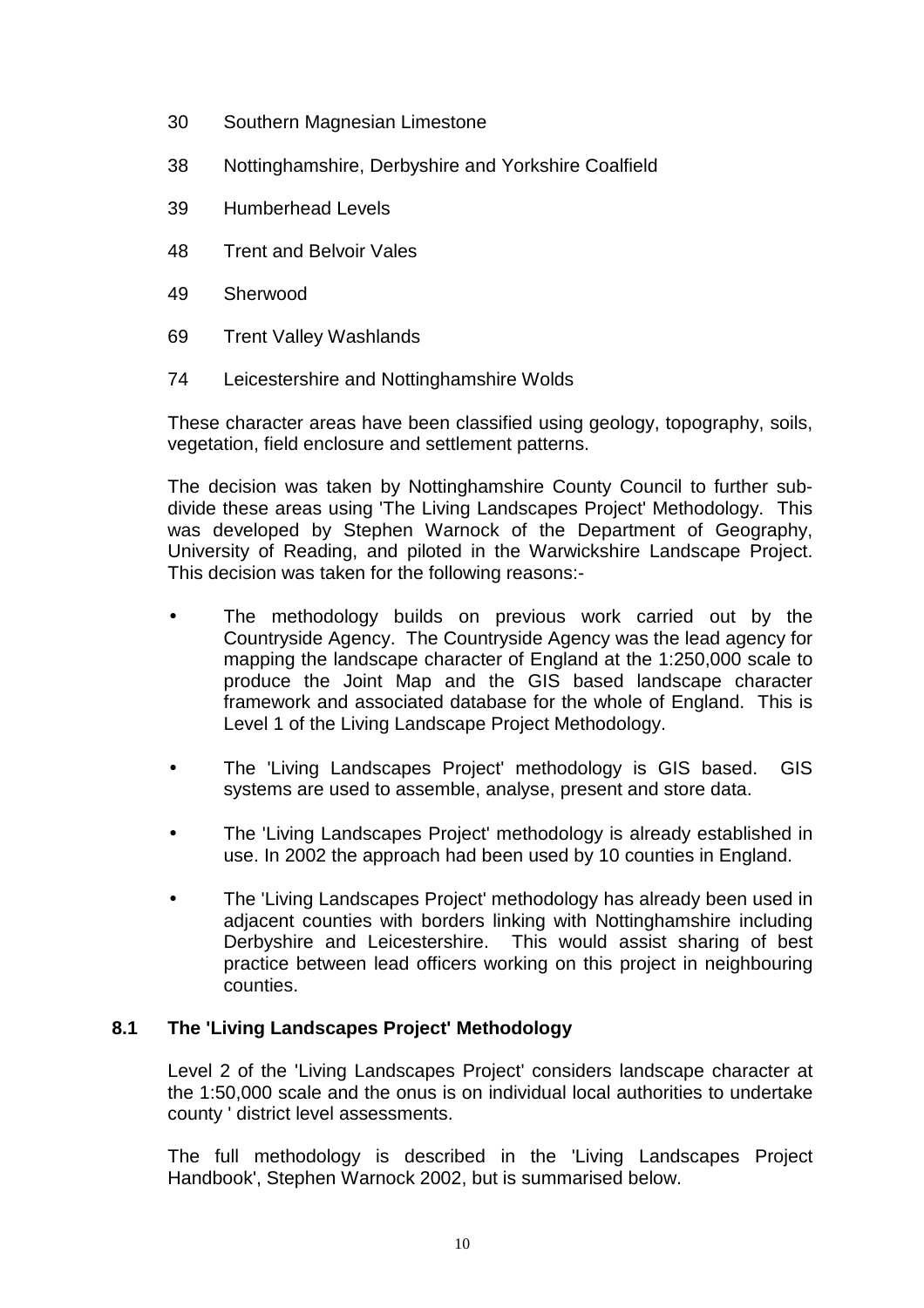The fundamental building block of the hierarchy at this level is the Landscape Description Unit (LDU). LDUs are distinct and relatively homogenous units of land, each defined by a series of attributes. There are four attributes at Level 1:-

- **Physiography**
- Ground Type (which describe the natural dimensions of the landscape)
- **Land Cover**
- Cultural Pattern (which describe the cultural dimension of the landscape)

At Level 2 each of the Level 1 attributes is split into two parts, giving a total of 8 attributes:-

|           | Physiography      | Landform<br>$\bullet$<br>Geology<br>$\bullet$                                |
|-----------|-------------------|------------------------------------------------------------------------------|
| $\bullet$ | Ground Type       | Geology<br>$\bullet$<br><b>Soils</b>                                         |
|           | Settlement        | <b>Settlement Pattern</b><br>$\bullet$<br>Farm Type (structure)<br>$\bullet$ |
|           | <b>Land Cover</b> | <b>Tree Cover</b><br>$\bullet$<br>Farm Type (cover)<br>$\bullet$             |

Definitive attributes are derived through a process of overlay mapping. This process was previously carried out by physically overlaying a number of acetate sheets on top of one another. Undertaking the same process on GIS overcomes many of the physical problems associated with this method, as well as allowing greater scope for analysis of the data. The process allows broad patterns to be distinguished, which in turn make it possible to begin to understand the many factors that contribute to landscape character and define Landscape Character Types or Regional Character Areas.

This process was carried out on behalf of Nottinghamshire County Council by Mark Diacono of Diacono Associates in March 2004 (and was later refined slightly by Stephen Warnock in December 2004). The outputs were a map of the County (Appendix 2) and an associated database.

The following Regional Character Areas were derived from this process:-

SH Sherwood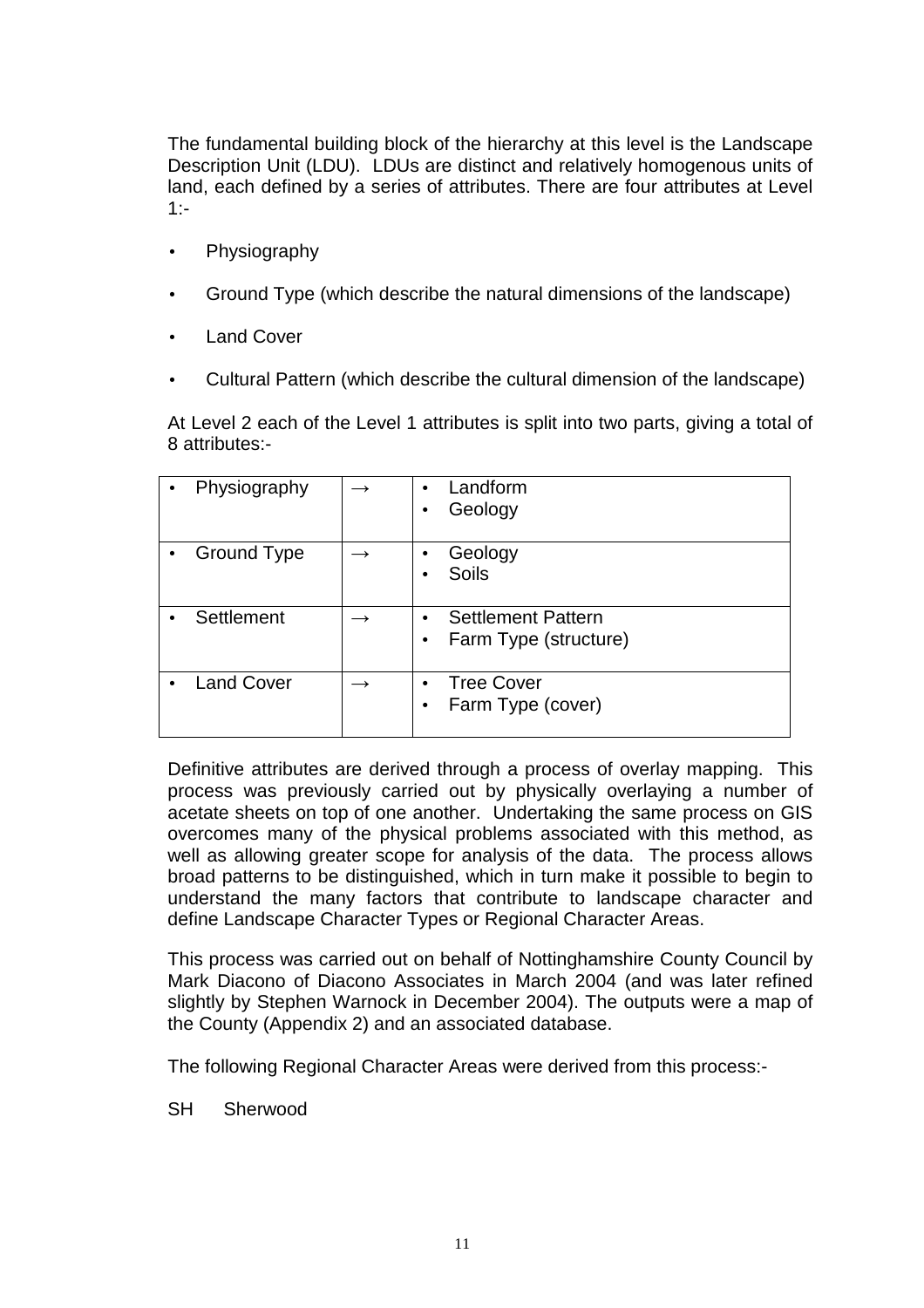- ML Magnesian Limestone
- HL Humberhead Levels (Idle Lowlands)
- MN Mid Nottinghamshire Farmlands
- DC Derbyshire and Nottinghamshire Coalfields
- **TV** Trent Valley
- LW Leicestershire and Nottinghamshire Wolds
- ES East Nottinghamshire Sandlands
- SN South Nottinghamshire Farmlands
- VB Vale of Belvoir
- TW Trent Washlands

 Each LDU derived from the process has a 6-figure reference within the database. The database can be interrogated further to see the eight definitive attributes it is derived from and also to give a summary description of the LDU.

| Example                    | <b>LDU 382</b>                                                                                                                               |
|----------------------------|----------------------------------------------------------------------------------------------------------------------------------------------|
|                            | 6 figure reference: SSD PSS                                                                                                                  |
| <b>Written Description</b> | Sloping undulating, soft sandstone / sandy drift,<br>impoverished soils, low dispersal with farms, small<br>farms, secondary woodland        |
| Example                    | <b>LDU 389</b>                                                                                                                               |
|                            | 6 figure reference: LFB MEP                                                                                                                  |
| <b>Written Description</b> | Vales and valley bottoms, other fluvial drift, deep<br>sandy loamy soils, unsettled (meadow and marsh),<br>large estates, estate plantations |

### **9.0 STAGE 3 DESCRIPTION OF LANDSCAPE CHARACTER**

### **9.1 Introduction**

 The next stage of the process was to describe the landscape character of the Landscape Description Units.

In Nottinghamshire, some of the LDUs derived were large in extent and it was decided that they needed to be divided into more manageable units to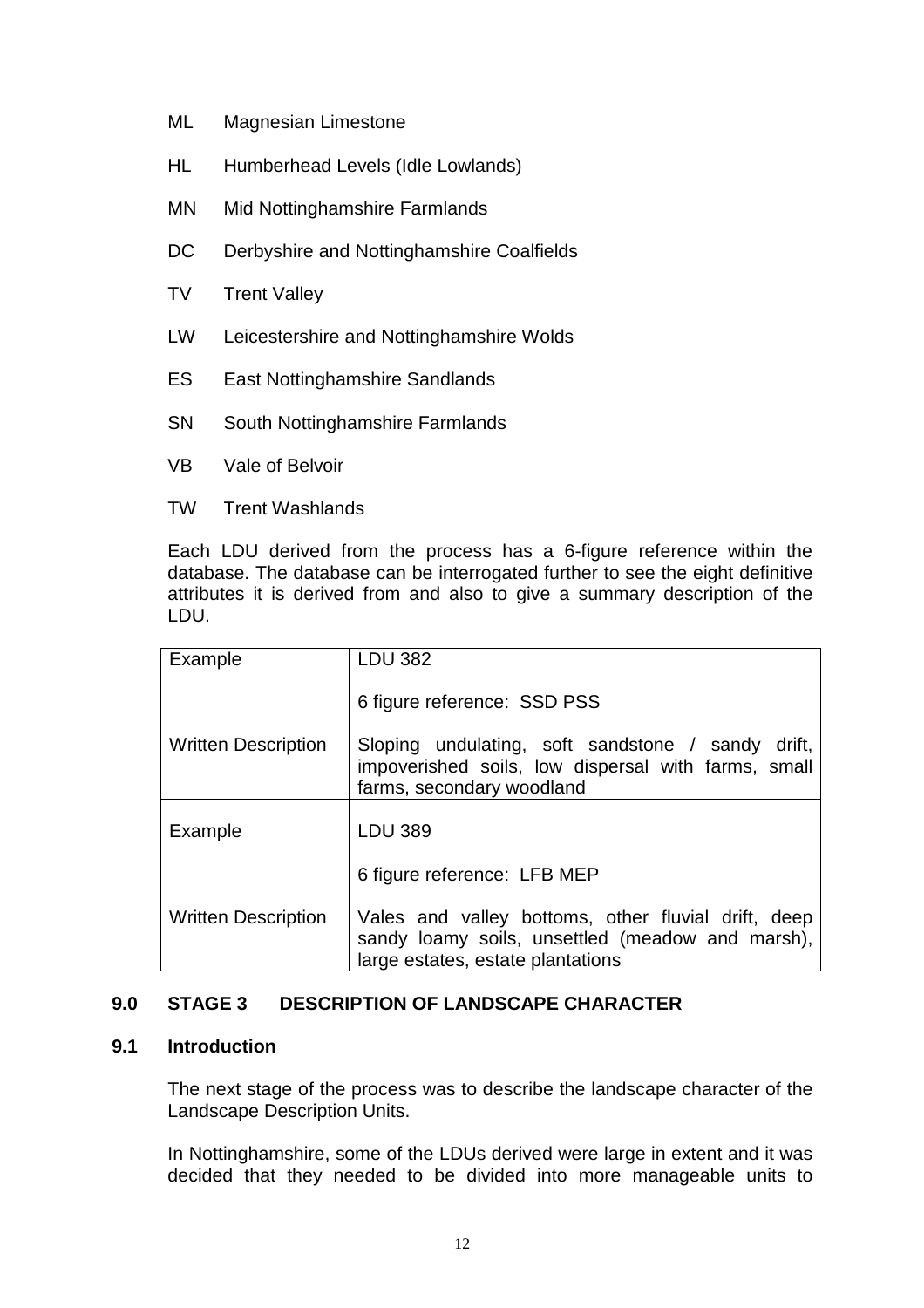describe their character. These smaller units are known as Landscape Character Parcels (LCPs).

### **9.2 The Process of Definition of the LCPs**

This process was carried out by a desk based manual process and was achieved by carrying out the following operations:-

| Step 1 | Overlay tracing sheets onto a 1:25,000 scale plan of LDU's<br>boundaries on an Ordnance Survey Base. This plan was also<br>colour coded to show the descriptions given by Stephen Warnock<br>to each LCP, e.g. Estatelands with plantations, Meadowlands with<br>plantations. The major river valleys and the LDU boundaries were<br>then traced off this plan.                                                                                                                                                       |
|--------|-----------------------------------------------------------------------------------------------------------------------------------------------------------------------------------------------------------------------------------------------------------------------------------------------------------------------------------------------------------------------------------------------------------------------------------------------------------------------------------------------------------------------|
| Step 2 | Check that all LDUs included are within the Regional Character<br>Area derived from the database, e.g. Sherwood.<br>Remove any LDU boundaries traced on that are not in the<br>Regional Character Area being studied at that time.                                                                                                                                                                                                                                                                                    |
| Step 3 | Sub-divide the LDUs using a desk based assessment of field<br>pattern and land use based on the O.S. base. Group together<br>areas which have regular geometric field patterns, or show a<br>parkland landscape, or have been substantially modified due to<br>mineral extraction for example.                                                                                                                                                                                                                        |
| Step 4 | Overlay the traced sheet onto 1:25,000 scale plan of LDU<br>boundaries on Historical Landscape Characterisation Summary<br>Plan. (Refer to section 14.00)<br>Amend any divisions made that obviously contradict<br>the<br>boundaries shown on the historical plan.                                                                                                                                                                                                                                                    |
| Step 5 | Overlay tracing overlay onto 1:25,000 Ordnance Survey Base.<br>Check boundaries of the identified areas. For practicality at the<br>field assessment stage it may be necessary at this point to slightly<br>amend the LCP boundaries to tie into features on the ground, such<br>as major roads, field boundaries, Public Rights of Way. Also, the<br>precise boundaries or urban areas should be checked at this stage<br>with the latest District Plan, because these may be more up to date<br>than the O.S. plan. |
| Step 6 | Each identified LCP should then be given a unique reference<br>number, e.g. S10:<br>S - identifying the Regional Character Area, such as Sherwood.<br>10 – being the unique reference number for that LCP.                                                                                                                                                                                                                                                                                                            |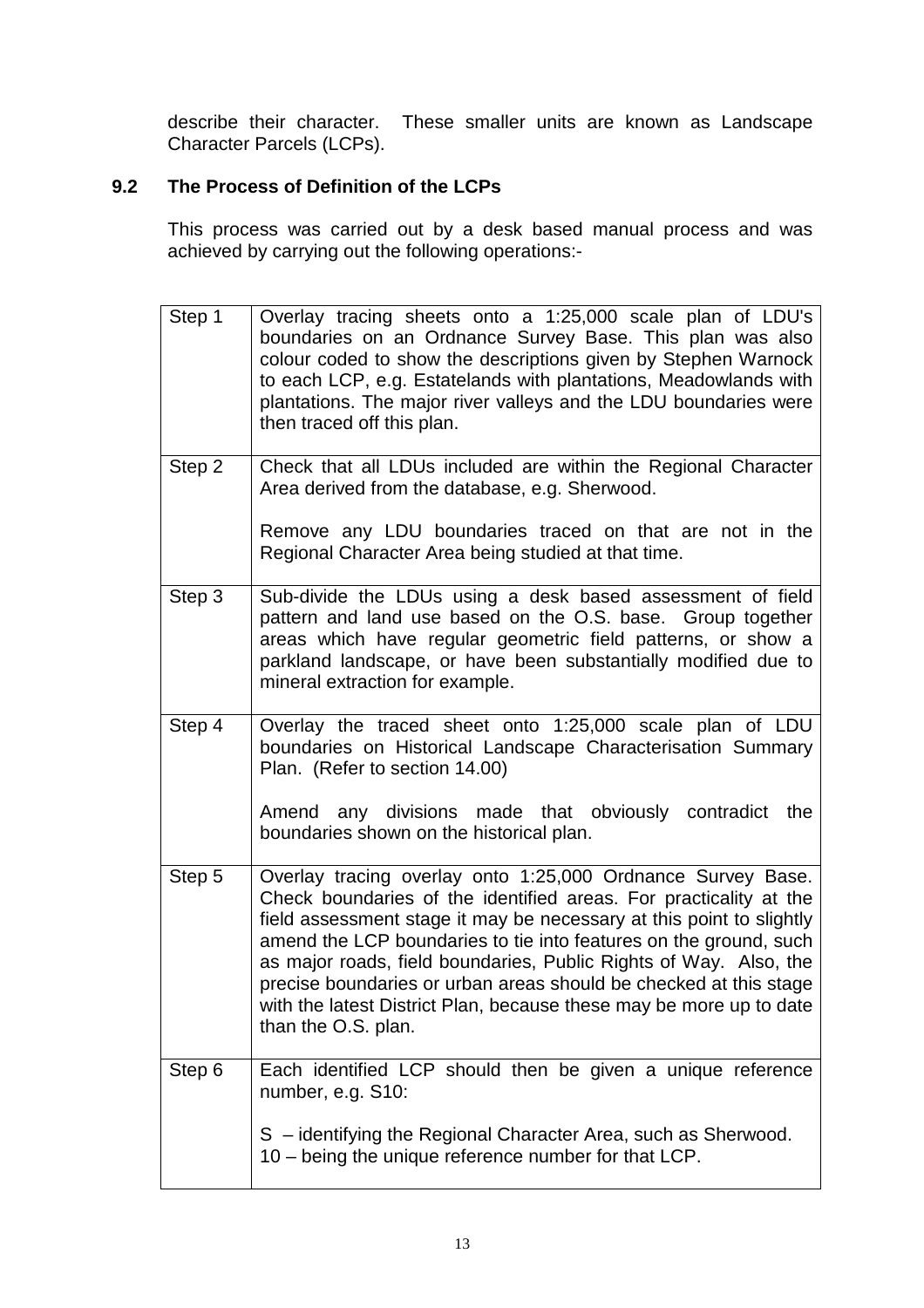To date, this process has only been carried out for the Sherwood Regional Character area as an initial pilot study; 80 LCPs were identified. The same process could now be repeated, provided the source data was made available to the Landscape Architect, to divide other Regional Character Areas into LCPs. If different people carried out the process, although the results would not be exactly the same, there should be broad consistency.

#### **9.3 Desk Based Landscape Character Assessment**

Once the LCPs have been defined for a Regional Character Area, a deskbased collection of information is carried out. (Refer to Appendix 3 which shows the checklist for this stage)

#### **9.4 Field Based Landscape Character Assessment**

The purpose of the field survey is to identify the key qualities and components of the landscape that cannot be determined by desk based assessment. The landscape character was assessed by completing a field survey sheet template for each LCP. (Refer to Appendix 4 which shows the field survey sheet)

The NCC field survey sheet used was derived from the field sheet used for the original landscape character survey in the 1990s and survey sheets developed by other authorities, such as Kent County Council.

The survey itself was carried out by two assessors per LCP, one or both of which was a Landscape Architect. It was found to be important to have two assessors to come to a mutual agreement on whether a particular attribute was Dominant, Prominent, Apparent or Insignificant. (Please see Appendix 5 for further explanation of these classifications)

Each LCP area was explored by car initially and footpaths walked where necessary to view inaccessible areas. Once the extent of the LCP could be visualised on the ground by the assessors, a suitable viewpoint was chosen to make the record. This was generally a high point in the LCP from which a typical view of the LCP could be obtained.

The data was entered directly into a Map Info database using a laptop. A concise, written summary was also written in the field for each LCP.

A representative photograph of the landscape character, together with photos of any particular representative features, was taken for each LCP. The survey point and the photo point locations were fixed using a 6-figure GPS reference.

#### **10.0 STAGE 4 CLASSIFICATION OF LANDSCAPE CHARACTER PARCELS (LCPs) INTO DRAFT POLICY ZONES (DPZs)**

 Once the Landscape Character survey was complete LCPs were then grouped together prior to the next survey stage to link areas of similar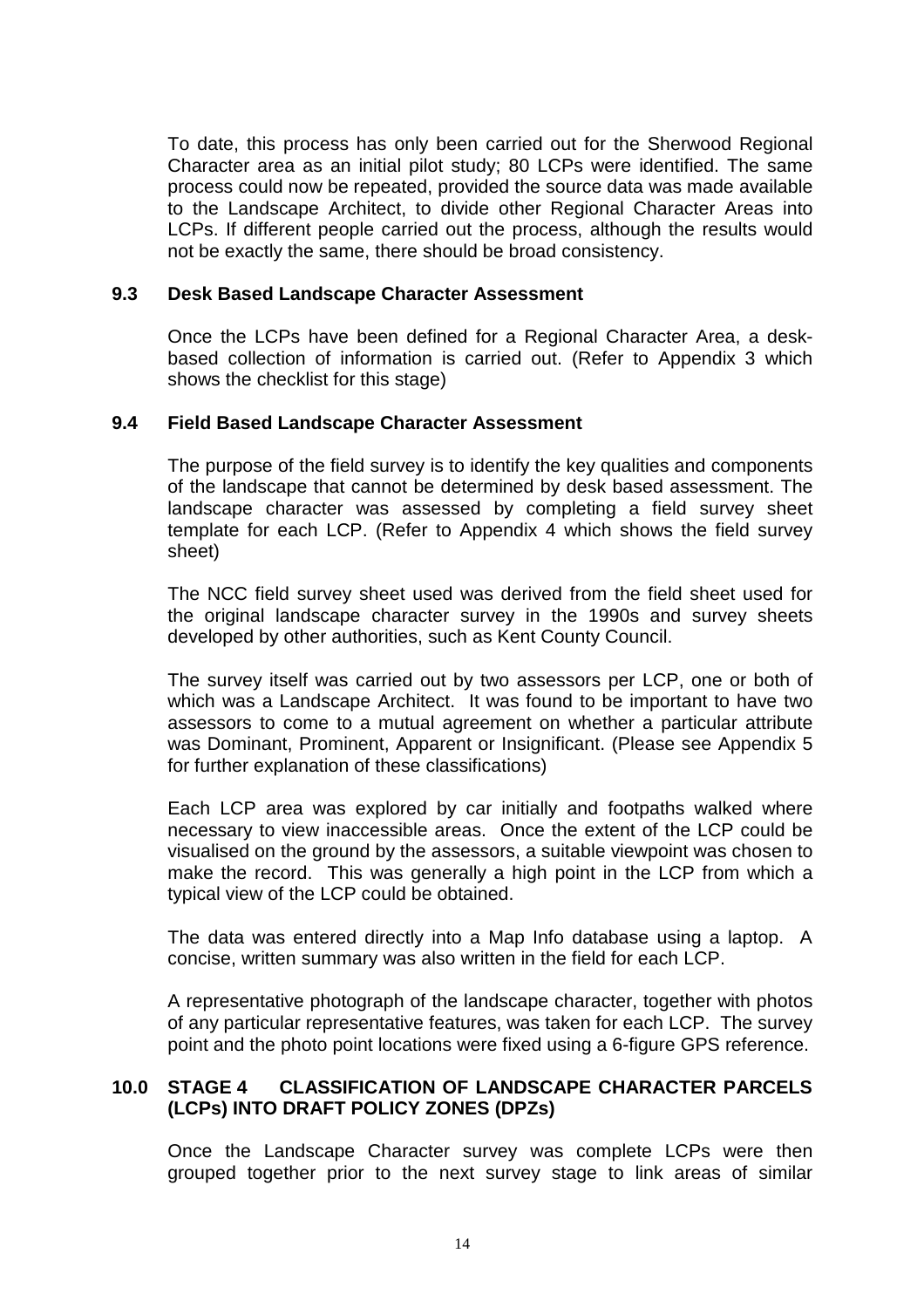character. The assessment of Landscape Condition and Landscape Sensitivity for each individual LCP was considered but it was thought to be too time consuming to repeat the process when there were obvious similarities between LCPs.

The grouping of the LCPs was a desk based process.

- Step 1: List LCPs, also noting LDU reference, 6-figure reference and description, and land use identified in the field.
- Step 2: Using a map of LCPs and a tracing overlay amalgamate similar areas using the above parameters.
- Step 3: Tabulate the information collected and include reasons for amalgamation such as same LDU, similar land use; or reasons for retaining as a single unit such as being a distinct geographical feature such as a river valley. This is to provide a written record of how the LDUs were grouped into DPZs.

 An example of this tabulated information is included as Appendix 6.

#### **11.0 STAGE 5 ASSESSMENT OF LANDSCAPE CONDITION AND LANDSCAPE SENSITIVITY**

#### **11.1 Desk Based Assessment of Landscape Condition and Sensitivity**

 Once the DPZs have been defined for a Regional Character Area, a desk based collection of information is carried out. (Refer to Appendix 7 which shows the checklist for this stage.)

#### **11.2 Field Based Assessment of Landscape Condition and Sensitivity – Method 1**

 A method was trialled for the southern half of the Sherwood Regional Character Area using the valley of the River Maun as the dividing feature.

 It was agreed not to separate out at the amalgamation stage areas formerly identified as Mature Landscape Areas. The sequence of operations is shown below.

 The purpose of the field survey is to identify the key qualities and components of the landscape that cannot be determined by desk based assessment. The landscape condition and sensitivity was assessed by completing a field survey sheet for each DPZ. (Refer to Appendix 8 which shows a field survey sheet template.)

 The field survey sheet used was derived from a survey sheet developed by Kent County Council.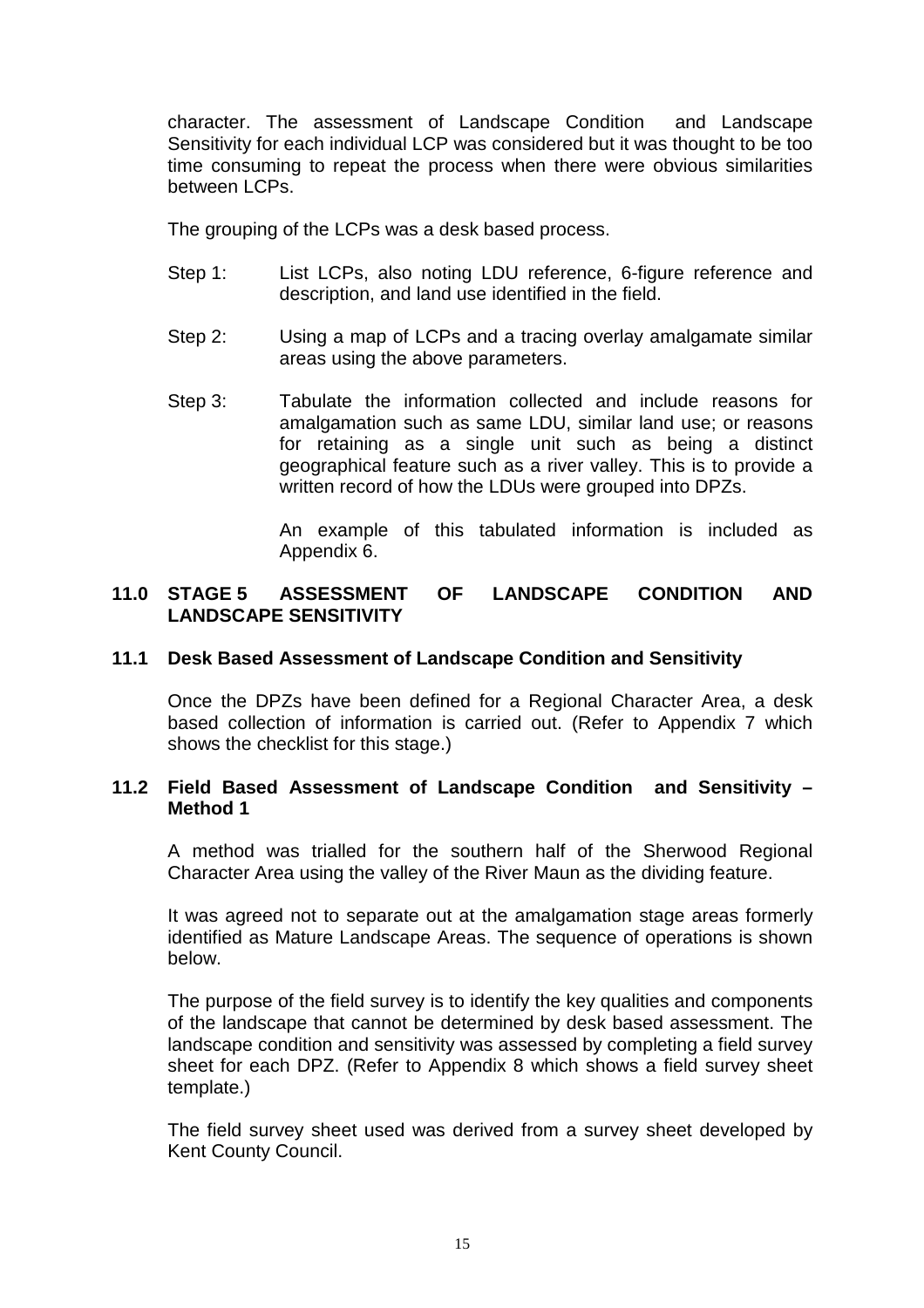The survey itself was carried out by two assessors per DPZ, one or both of which was a Landscape Architect . It was found to be important to have two assessors to come to a mutual agreement on the data to be entered.

 Each DPZ was explored by car (the assessors were not necessarily the same ones that had carried out the assessment of landscape character parcels). A suitable viewpoint was selected from those used previously for the landscape character field survey.

The data was entered directly into a Map Info database using a laptop.

#### **11.3 Modification to Methodology**

 Once the whole of this pilot area had been completed and results generated, it was felt that the qualities of the MLAs in terms of their high landscape condition and high sensitivity was being "diluted" within the much larger DPZ area. (In the landscape character stage they had largely stayed separate by virtue of their differing qualities from their neighbouring LCP).

 Therefore, the northern area of the county using the valley of the River Maun as the dividing feature was trialled using a slightly different method as well as the previous one.

#### **11.4 Field Based Assessment of Landscape Condition and Sensitivity – Method 2**

 This method was exactly the same as Method 1 except that, at the amalgamation stage, MLAs were considered as separate DPZ units at the outset.

 A comparison of the two methods showed that when the MLAs were considered as separate entities they scored more highly, generally having scores of 18, 19 and 20 in the matrix.

#### **11.5 Modifications to Methodology**

 It was agreed after this pilot study that Method 2 was the more satisfactory one.

 Although previously identified LLDs were used, the revised survey methodology provided justification for their continued recognition.

#### **11.6 Future work necessary**

 The MLAs were originally identified from desk based and field surveys undertaken before 1990. For the full methodology refer to "Nottinghamshire Countryside Appraisal Revised Methodology 1999". These MLAs need to be re-assessed because in certain situations development may have taken place which has removed part of the identified area; or changes in agricultural practice may have affected their boundaries.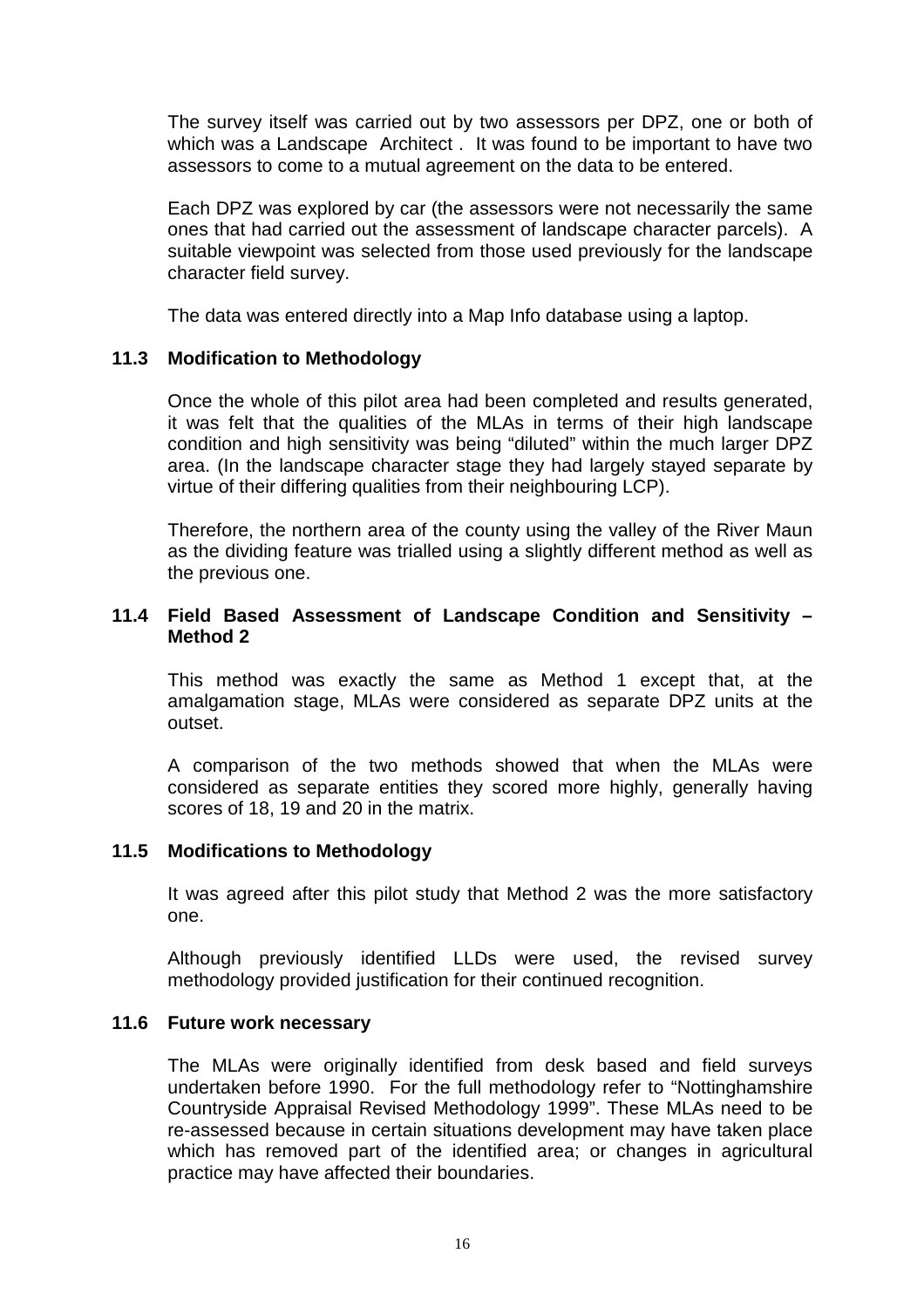This is a related but separate piece of work required as part of the new Landscape Character Assessment which will also involve input from an ecologist.

#### **11.7 Analysis of data collected in the field**

 The field collected data was used to derive a level for landscape condition in a range from very poor to very good. A numerical score was also determined.

 The field collected data was also used to derive a level for landscape sensitivity in a range from very low to very high. A numerical score was also determined.

#### **Analysis of Landscape Condition**

 Landscape Condition is strongly influenced by the impact of external factors. The assessment of condition evaluates the pattern of the landscape and the presence of incongruous features on the unity of the landscape. It also evaluates how well the landscape functions as a habitat for wildlife and the condition of cultural or 'man-made' elements, such as enclosure, built elements and roads.

 Condition is defined by an analysis of Visual Unity and Functional Integrity and is classified as very poor, poor, moderate, good and very good.

Visual unity, which may be significantly interrupted, interrupted, coherent, unified or strongly unified, is the result of an analysis of Pattern of Elements; for example the pattern of vegetation, enclosure, settlement, weighed against the number of detracting features in the landscape which may range from few to many. Using information collected on the field sheets, this may be unified, coherent or incoherent.

Functional integrity, which may be very weak, weak, coherent, strong or very strong, is an assessment of how the landscape functions and considers the human influence - Cultural integrity, which may range from poor to good, weighed against Ecological Integrity, which may range from weak to strong.

The matrices used to determine Landscape Condition are shown below. The attributes are given a numerical score.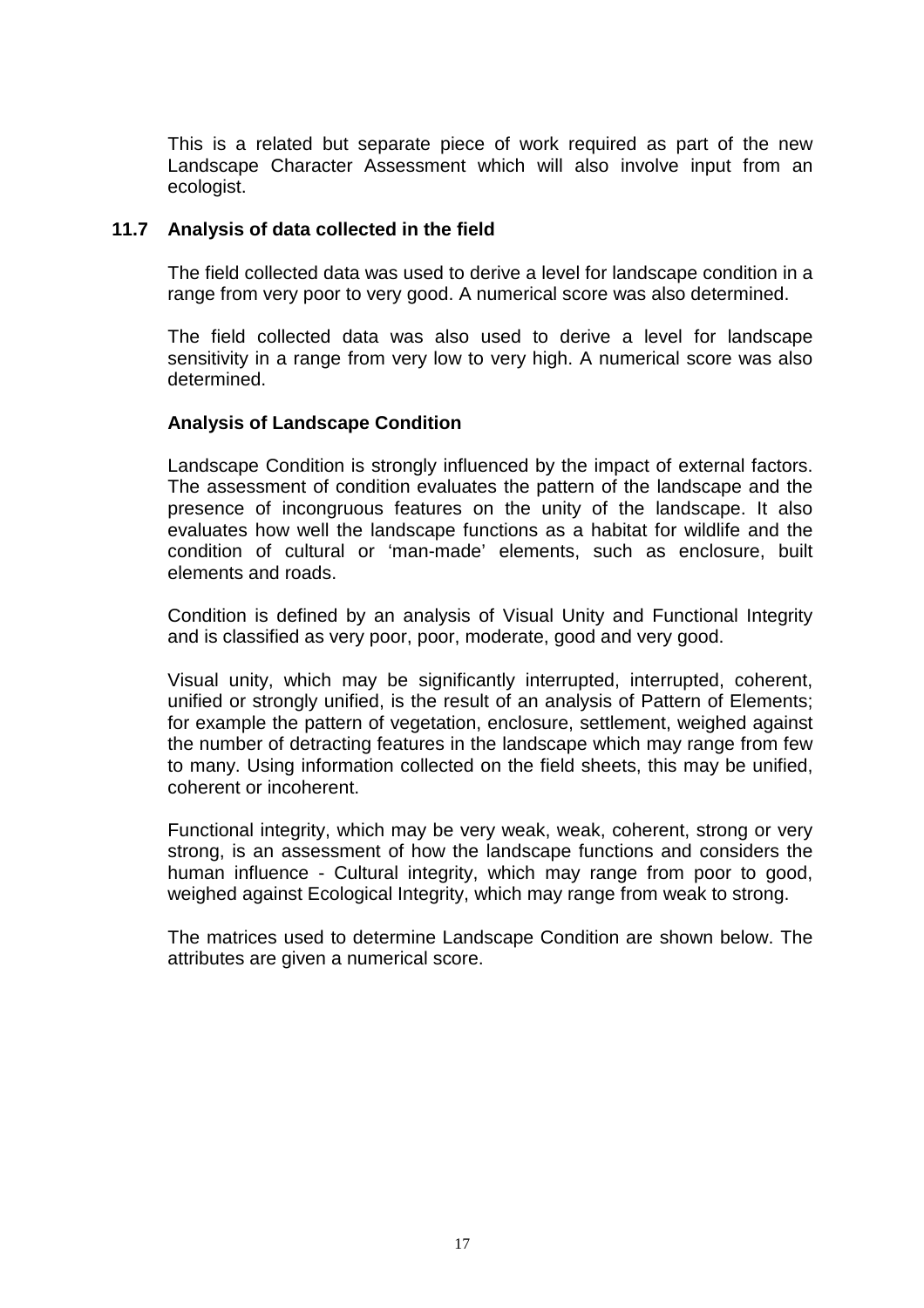#### **EVALUATION MATRIX TO DETERMINE CONDITION**

### **Visual Unity**



### **Functional Integrity**



### **Condition**

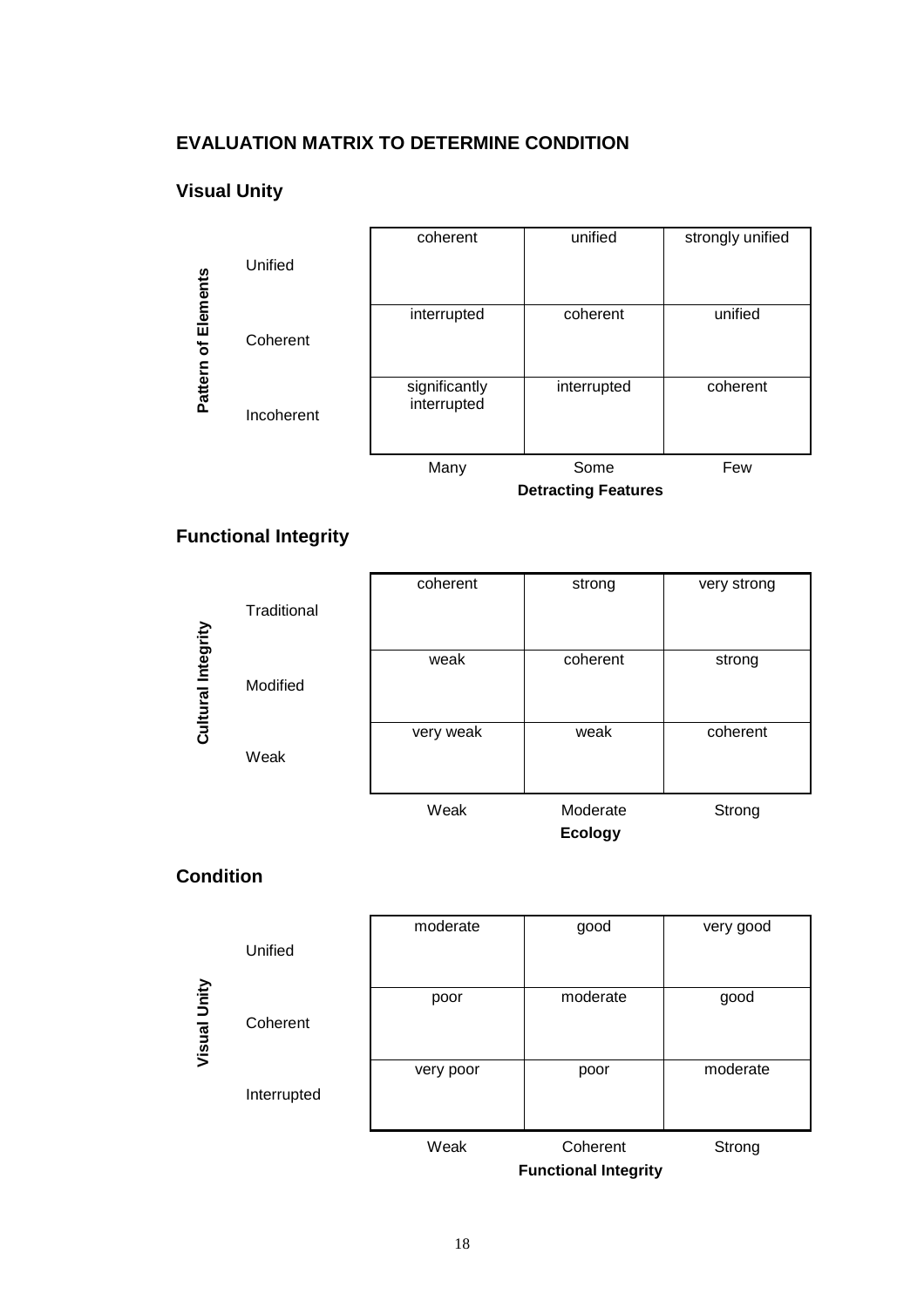### **Condition**

|              | Strongly<br>Unified 6          | moderate<br>8  | good<br>9      | very good<br>10 | very good<br>11 | very good<br>12 |
|--------------|--------------------------------|----------------|----------------|-----------------|-----------------|-----------------|
|              | Unified 5                      | poor           | moderate<br>8  | good<br>9       | very good<br>10 | very good<br>11 |
| Visual Unity | Coherent 4                     | very poor<br>6 | poor           | moderate<br>8   | poor<br>9       | moderate<br>10  |
|              | Interrupted 3                  | very poor<br>5 | very poor<br>6 | poor            | moderate<br>9   | Good<br>10      |
|              | Significantly<br>Interrupted 2 | very poor      | very poor<br>5 | very poor<br>6  | poor<br>7       | moderate<br>8   |
|              |                                | Very weak 2    | Weak 3         | Coherent 4      | Strong 5        | Very strong     |

#### **Functional Integrity**

### **Analysis of Landscape Sensitivity**

 Landscape Sensitivity is a measure of the ability of a landscape to accept change without causing irreparable damage to the essential fabric and distinctiveness of that landscape. Sensitivity is defined by an analysis of Sense of Place and Visibility and is classified as very low, low, moderate, high and very high.

Sense of place, which may be very weak, weak, moderate, strong or very strong, is the result of the analysis of Distinctiveness and Time Depth / Continuity. Distinctiveness is defined by how much the key characteristics of an area contribute to its sense of place. For example in a landscape where hedgerows are a key characteristic, if the hedgerow network is intact the landscape can be described as distinct or characteristic. Some landscapes have features that may be considered 'unique' or 'rare', which will contribute to a strong sense of place; at other times characteristic features will be indistinct.

Time depth or continuity ranges from recent, through historic to ancient. Ancient landscapes are uncommon in Nottinghamshire but include those that have had very little human intervention or contain ancient and pre-historic features. Historic landscapes date from the medieval period onwards. This is when the pattern of most Nottinghamshire landscapes was established and is still discernable in some areas overlain by modern features.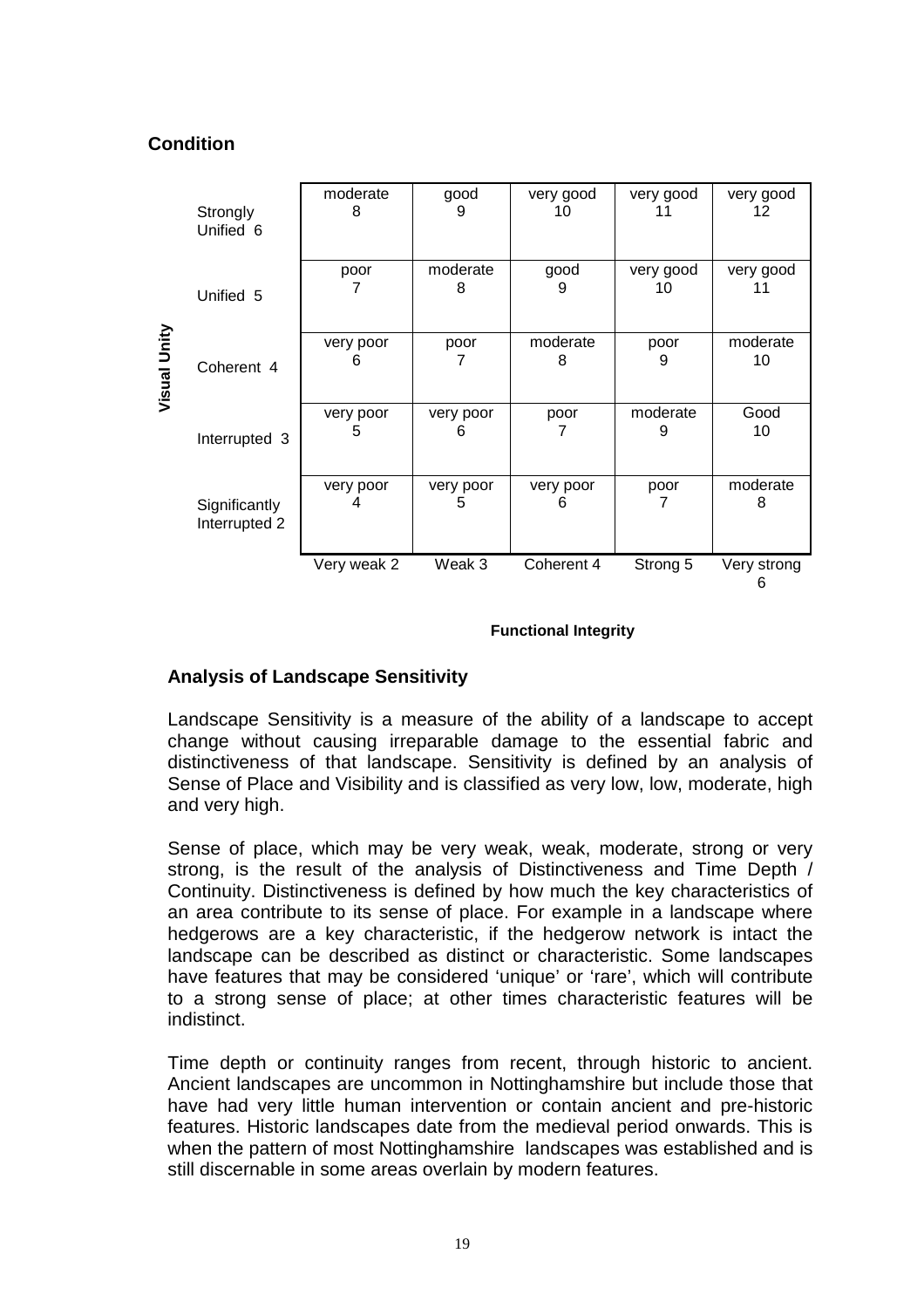Recent landscapes are those where historic elements have been replaced with new elements. They include reclaimed landscapes.

Visibility, which may be very low, low, moderate, high or very high, is the result of an analysis of landform and an assessment of whether this is Dominant, Apparent or Insignificant against Sense of Enclosure and whether this is Enclosed, Intermittent or Open.

The matrices used to determine Landscape Sensitivity are shown below. The attributes are given a numerical score.

### **EVALUATION MATRIX TO DETERMINE SENSITIVITY**

|                        | Unique/Rare 3    | moderate  | strong<br>5   | very strong |
|------------------------|------------------|-----------|---------------|-------------|
| <b>Distinctiveness</b> | Characteristic 2 | weak<br>3 | moderate<br>4 | strong<br>ა |
|                        | Indistinct 1     | very weak | weak<br>3     | moderate    |
|                        |                  | Recent 1  | Historic 2    | Ancient 3   |

#### **Sense of Place**

**Continuity** 

### **Visibility**

|         | Dominant 3      | moderate<br>4 | high<br>5      | very high<br>6 |
|---------|-----------------|---------------|----------------|----------------|
| andform | Apparent 2      | low<br>3      | moderate<br>4  | high<br>5      |
|         | Insignificant 1 | very low      | low<br>3       | moderate<br>4  |
|         |                 | Enclosed 1    | Intermittent 2 | Open 3         |

**Sense of Enclosure**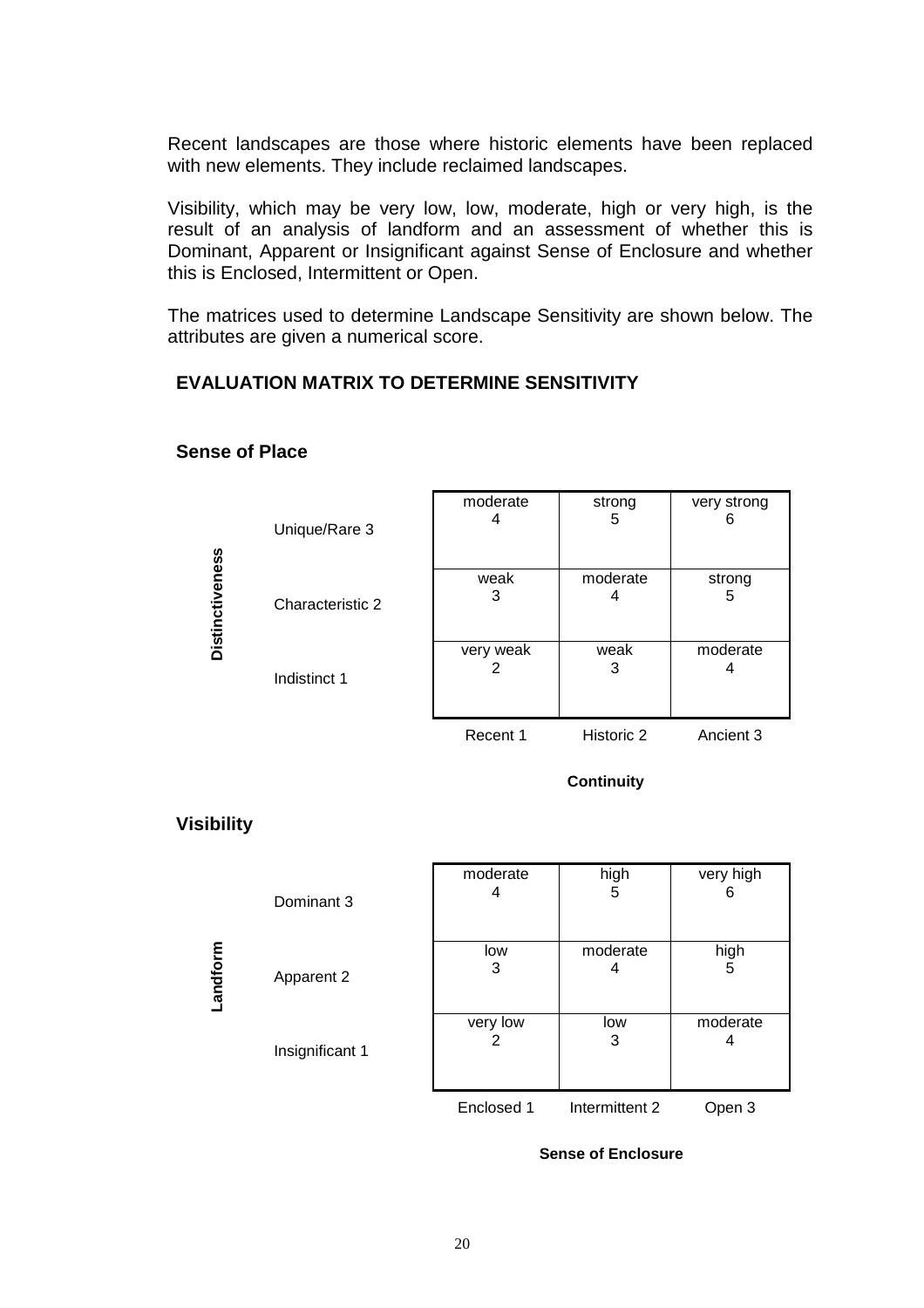### **Sensitivity**



# **11.8 Derivation of Landscape Policy**

 Landscape Condition and Landscape Sensitivity can then be plotted against each other as shown in the matrix below and a score derived for each attribute:-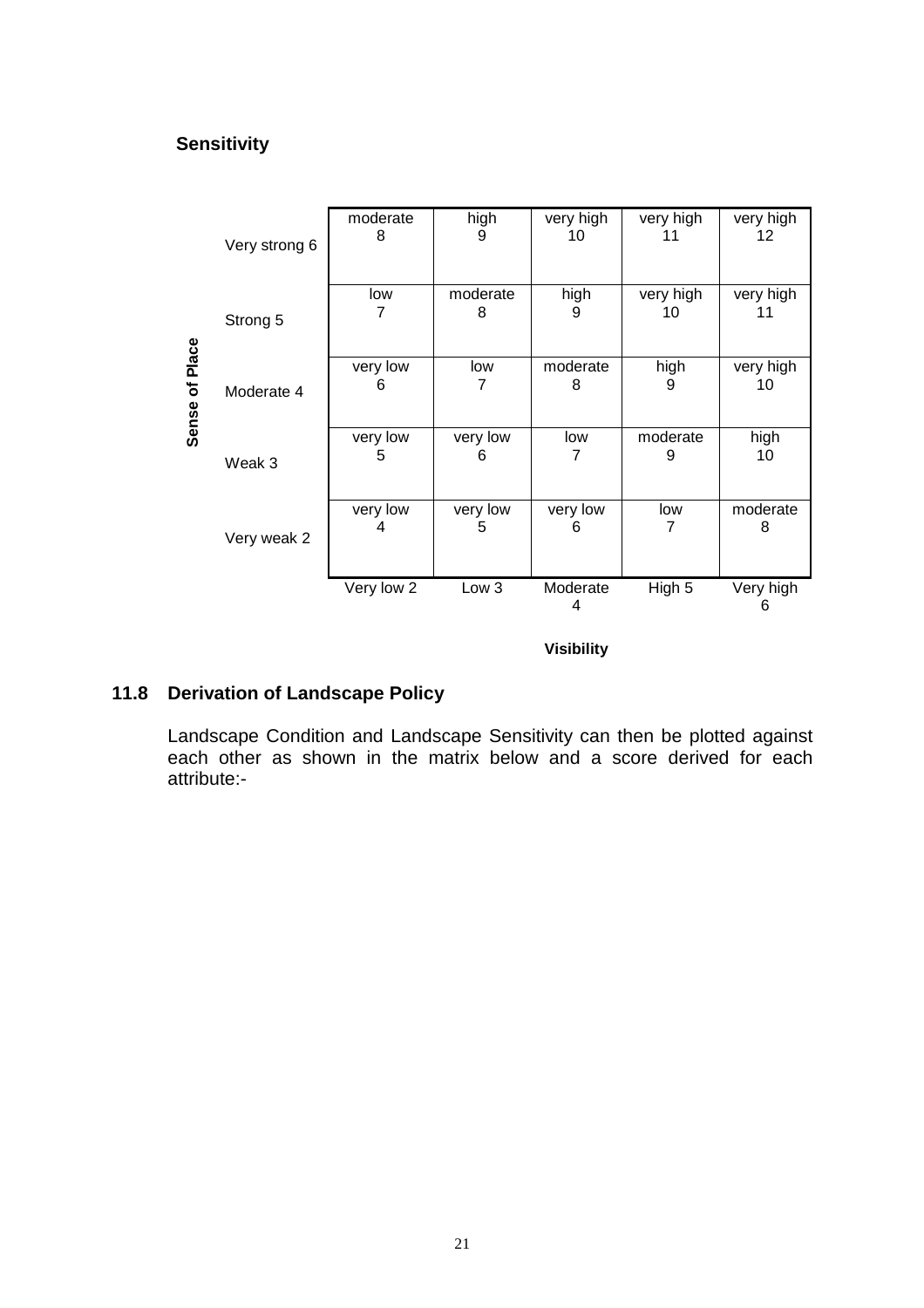### **EVALUATION MATRIX TO DETERMINE LANDSCAPE ACTIONS**

|        | very good 10 | very good condition<br>very low sensitivity<br>16 | very good condition<br>low sensitivity       | very good condition<br>moderate sensitivity<br>18 | very good condition<br>high sensitivity<br>ıу | very good condition<br>very high sensitivity<br>20 |
|--------|--------------|---------------------------------------------------|----------------------------------------------|---------------------------------------------------|-----------------------------------------------|----------------------------------------------------|
|        | good 9       | good condition<br>very low sensitivity<br>15      | good condition<br>low sensitivity<br>16      | good condition<br>moderate sensitivity<br>17      | good condition<br>high sensitivity<br>18      | good condition<br>very high sensitivity<br>19      |
| oiitio | moderate 8   | moderate condition<br>very low sensitivity<br>14  | moderate condition<br>low sensitivity<br>15  | moderate condition<br>moderate sensitivity<br>16  | moderate condition<br>high sensitivity        | moderate condition<br>very high sensitivity<br>18  |
|        | poor 7       | poor condition<br>very low sensitivity<br>13      | poor condition<br>low sensitivity<br>14      | poor condition<br>moderate sensitivity<br>15      | poor condition<br>high sensitivity<br>16      | poor condition<br>very high sensitivity            |
|        | very poor 6  | very poor condition<br>very low sensitivity<br>12 | very poor condition<br>low sensitivity<br>13 | very poor condition<br>moderate sensitivity<br>14 | very poor condition<br>high sensitivity<br>15 | very poor condition<br>very high sensitivity<br>16 |
|        |              | very low 6                                        | low 7                                        | moderate 8                                        | high 9                                        | very high 10                                       |

### **Sensitivity**

It can then be considered what tasks are required for each attribute.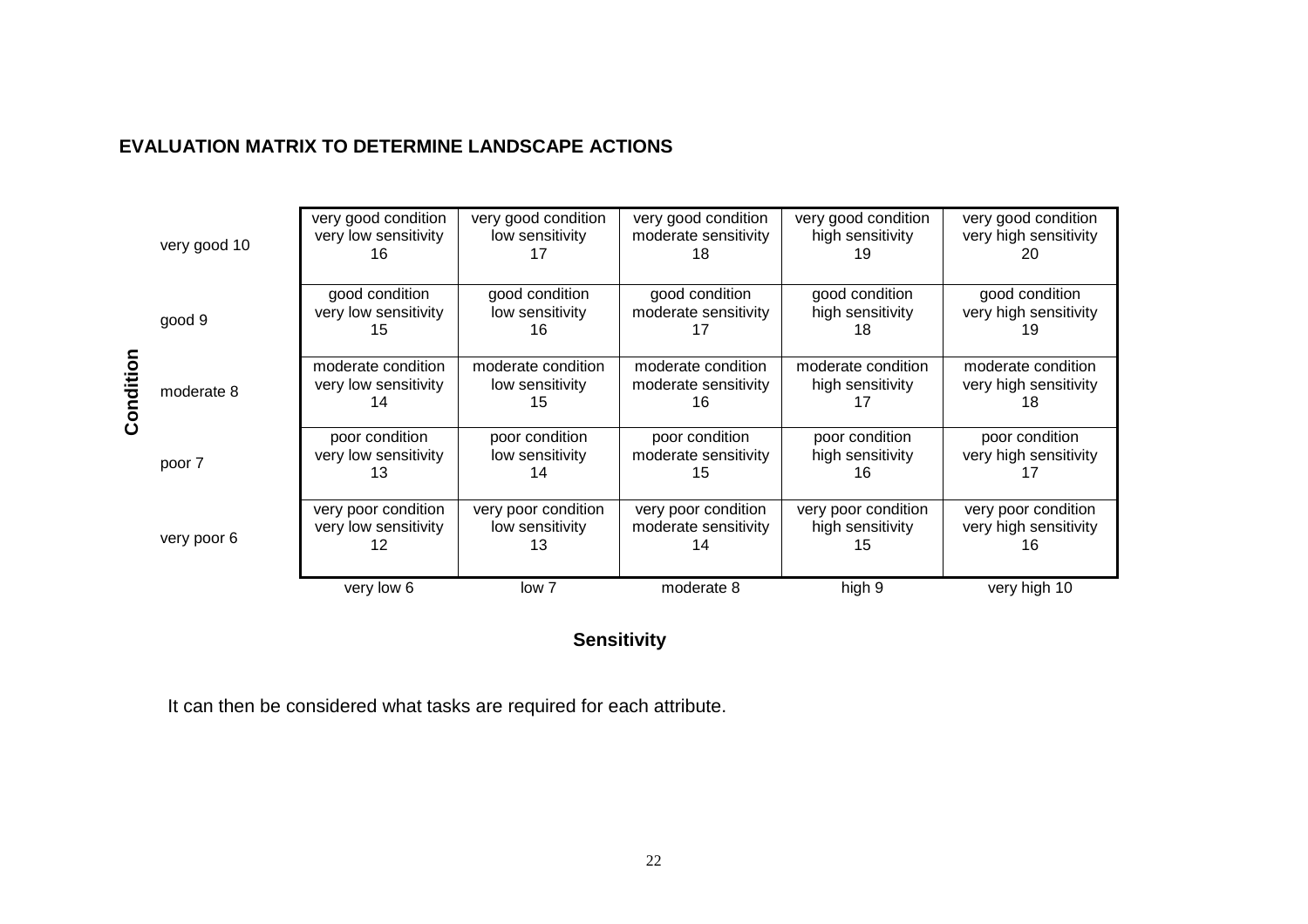### **EVALUATION MATRIX TO DETERMINE LANDSCAPE ACTIONS**

|           | very good | create sensitivity<br>conserve condition  | create sensitivity<br>conserve condition  | restore sensitivity<br>conserve condition    | conserve sensitivity<br>conserve condition  | conserve sensitivity<br>conserve condition  |
|-----------|-----------|-------------------------------------------|-------------------------------------------|----------------------------------------------|---------------------------------------------|---------------------------------------------|
|           | good      | create sensitivity<br>conserve condition  | create sensitivity<br>conserve condition  | restore sensitivity<br>conserve condition    | conserve sensitivity<br>conserve condition  | conserve sensitivity<br>conserve condition  |
| Condition | moderate  | create sensitivity<br>reinforce condition | create sensitivity<br>reinforce condition | reinforce sensitivity<br>reinforce condition | conserve sensitivity<br>reinforce condition | conserve sensitivity<br>reinforce condition |
|           | poor      | create sensitivity<br>create condition    | create sensitivity<br>create condition    | restore sensitivity<br>create condition      | conserve sensitivity<br>create condition    | conserve sensitivity<br>create condition    |
|           | very poor | create sensitivity<br>create condition    | create sensitivity<br>create condition    | restore sensitivity<br>create condition      | conserve sensitivity<br>create condition    | conserve sensitivity<br>create condition    |
|           |           | very low                                  | low                                       | moderate                                     | high                                        | very high                                   |

### **Sensitivity**

From the above a series of policy words can be derived as shown below:-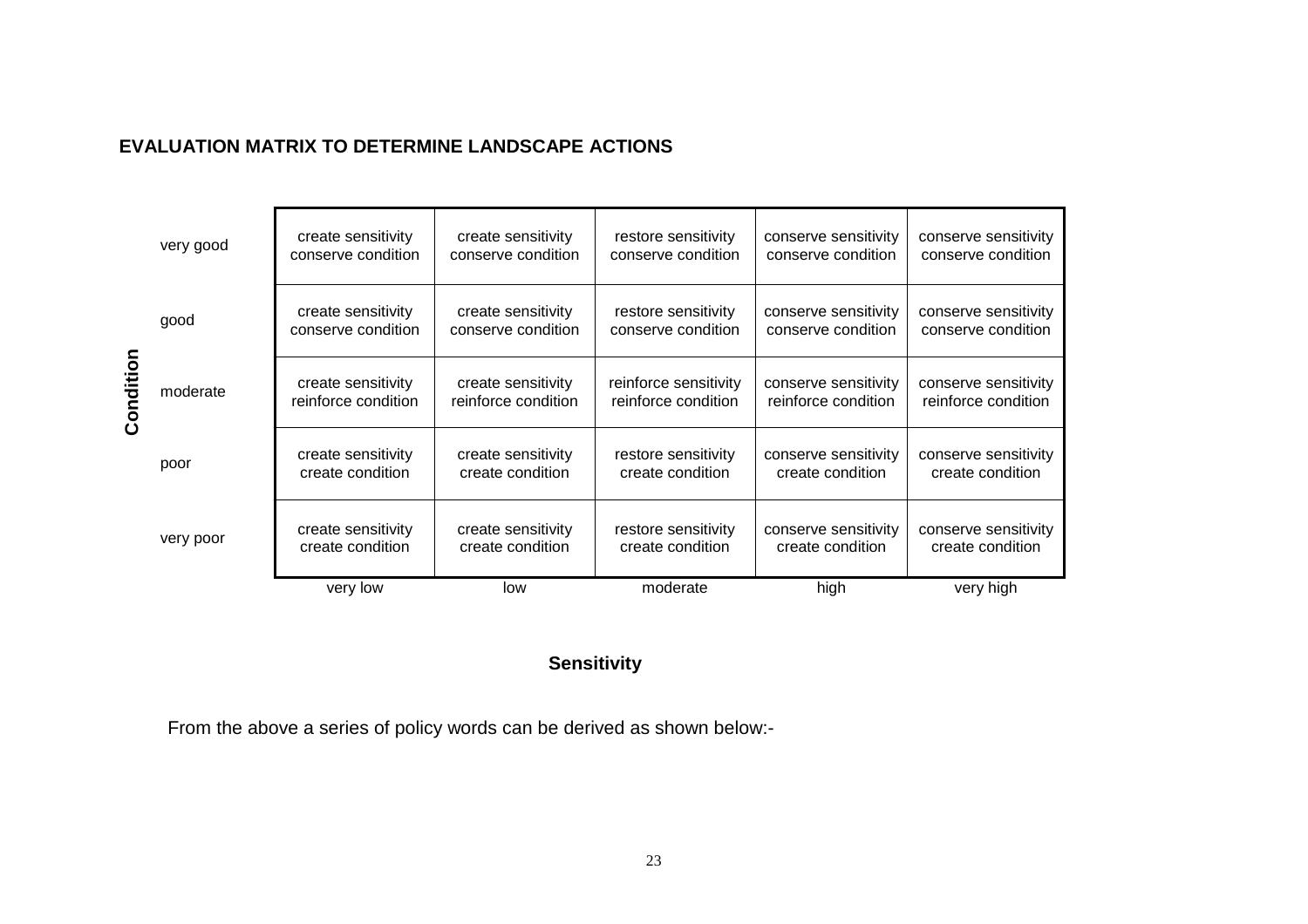|           | Good     | create sensitivity<br>conserve condition  | restore sensitivity<br>conserve condition    | conserve sensitivity<br>conserve condition  |
|-----------|----------|-------------------------------------------|----------------------------------------------|---------------------------------------------|
|           |          | Reinforce                                 | Conserve and<br>Reinforce                    | Conserve                                    |
| Condition | Moderate | create sensitivity<br>reinforce condition | reinforce sensitivity<br>reinforce condition | conserve sensitivity<br>reinforce condition |
|           |          | Create and<br>Reinforce                   | Conserve and<br>Create                       | Conserve and<br>Restore                     |
|           | Poor     | create sensitivity<br>create condition    | restore sensitivity<br>create condition      | conserve sensitivity<br>create condition    |
|           |          | Create                                    | <b>Restore and Create</b>                    | Restore                                     |
|           |          | Low                                       | Moderate                                     | High                                        |

**Sensitivity** 

Each policy can be defined more precisely as follows:-

**Conserve** – actions that encourage the conservation of distinctive features and features in good condition.

**Conserve and Reinforce** – actions that conserve distinctive features and features in good condition, and strengthen and reinforce those features that may be vulnerable.

 **Reinforce** – actions that strengthen or reinforce distinctive features and patterns in the landscape.

**Conserve and Restore** – actions that encourage the conservation of distinctive features in good condition, whilst restoring elements or areas in poorer condition and removing or mitigating detracting features.

**Conserve and Create** – actions that conserve distinctive features and features in good condition, whilst creating new features or areas where they have been lost or are in poor condition.

**Restore** – actions that encourage the restoration of distinctive features and the removal or mitigation of detracting features.

**Restore and Create** – actions that restore distinctive features and the removal or mitigation of detracting features, whilst creating new features or areas where they have been lost or are in poor condition.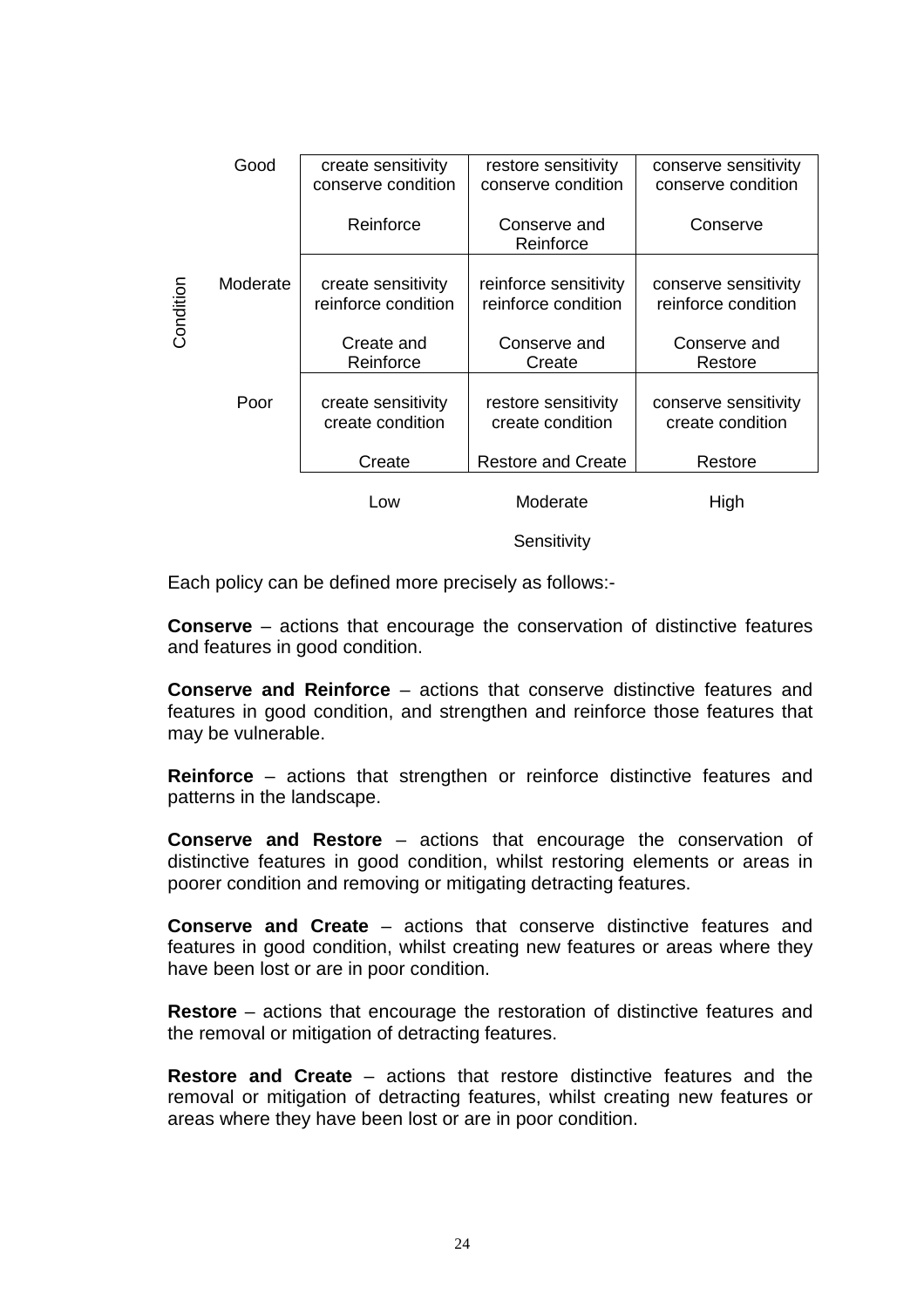**Reinforce and Create** – actions that strengthen or reinforce distinctive features and patterns in the landscape, whilst creating new features or areas where they have been lost or are in poor condition.

**Create** – actions that create new features or areas where existing elements are lost or are in poor condition.

#### **11.9 Software programme**

 A software programme was written and incorporated into the field data collection sheet. In this way the policy description was derived at the end of the site collection data.

### **12.0 PREPARATION OF KEY POLICIES**

 Once the score and a draft policy have been derived for each DPZ, the next stage is to define a set of specific landscape actions.

 The model for this part of the process is work previously carried out by Kent County Council – references to documents produced by them are included at the end of this report.

The sequence of stages is as follows:-

- Produce a character summary for the DPZ. An example is included as Appendix 9 using information collected at the character stage.
- Produce a summary of the characteristic features as a series of bullet points.
- Write a short summary of Landscape Condition.
- Write a short summary of Landscape Sensitivity.
- Assemble the above information together with a representative photograph, matrix and summary of landscape analysis using the format developed by Kent County Council where by all key information is presented on an A4 sheet.
- Finally, using all the above information derive a bullet point summary of landscape actions.

#### **13.0 PRESENTATION OF INFORMATION AND RELATIONSHIP TO THE EXISTING DOCUMENT**

 The existing Nottinghamshire Landscape Guidelines consists of a published document as well as The Landscape Types Plan. For each Regional Character Area the following information is provided:-

Section 1 Physical and Human Influences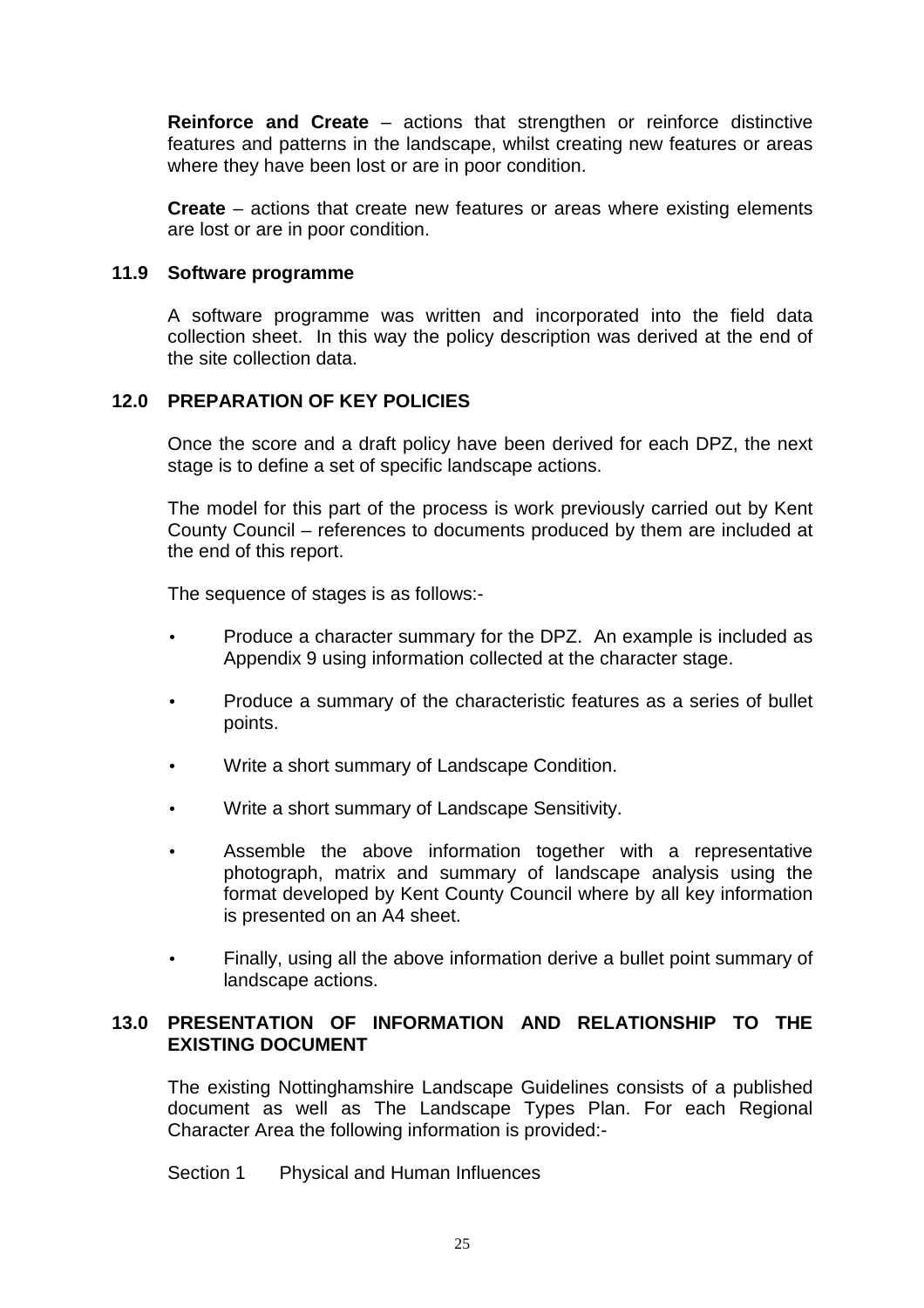- Section 2 Visual Character of the Landscape
- Section 3 Landscape Evolution and Change
- Section 4 Landscape Strategies and Key Recommendations
- Section 5 Landscape Guidelines including species list

The above information is all text based and is not available on line, requests for published information are provided as a hard copy. However, the above document contains very detailed information which should not be lost in the process of revision of the LCA.

For each Regional Character Area (as previous but with revised boundary) - Section 1 requires minor updates only but Section 3 (which details the drivers to landscape evolution and change such as agricultural policy, transportation, urban and industrial development, mineral extraction and tourism) will require substantial updating to bring it into line with recent developments and legislation.

Section 2 will require minor updates to the introduction. The sub-divisions of the Regional Character Areas such as for Sherwood – Forest Sandlands, River Meadowlands, etc. will no longer exist instead this will be replaced by descriptions of the character of each LCP. A bullet point summary is included on the data sheet. This will be able to be used in the same way as the visual character summary.

Sections 4 and 5 – Landscape Strategies and Landscape Guidelines – will be replaced by a bullet point summary for each DPZ included on the data sheet.

Ultimately the revised Sherwood chapter, for example, will consist of the following:-

- Section 1 Updated physical and human influences Section 2 Key Plan – Sherwood LCPs Visual character of LCPs in Sherwood (80 No.) Section 3 Updated landscape evolution and change
- Section 4 Key Plan Sherwood DPZs Policy sheet for DPZs in Sherwood ( $\cdot$ \*. No.)
- Section 5 Updated species list for Sherwood It is intended that this could be provided electronically or as a hard copy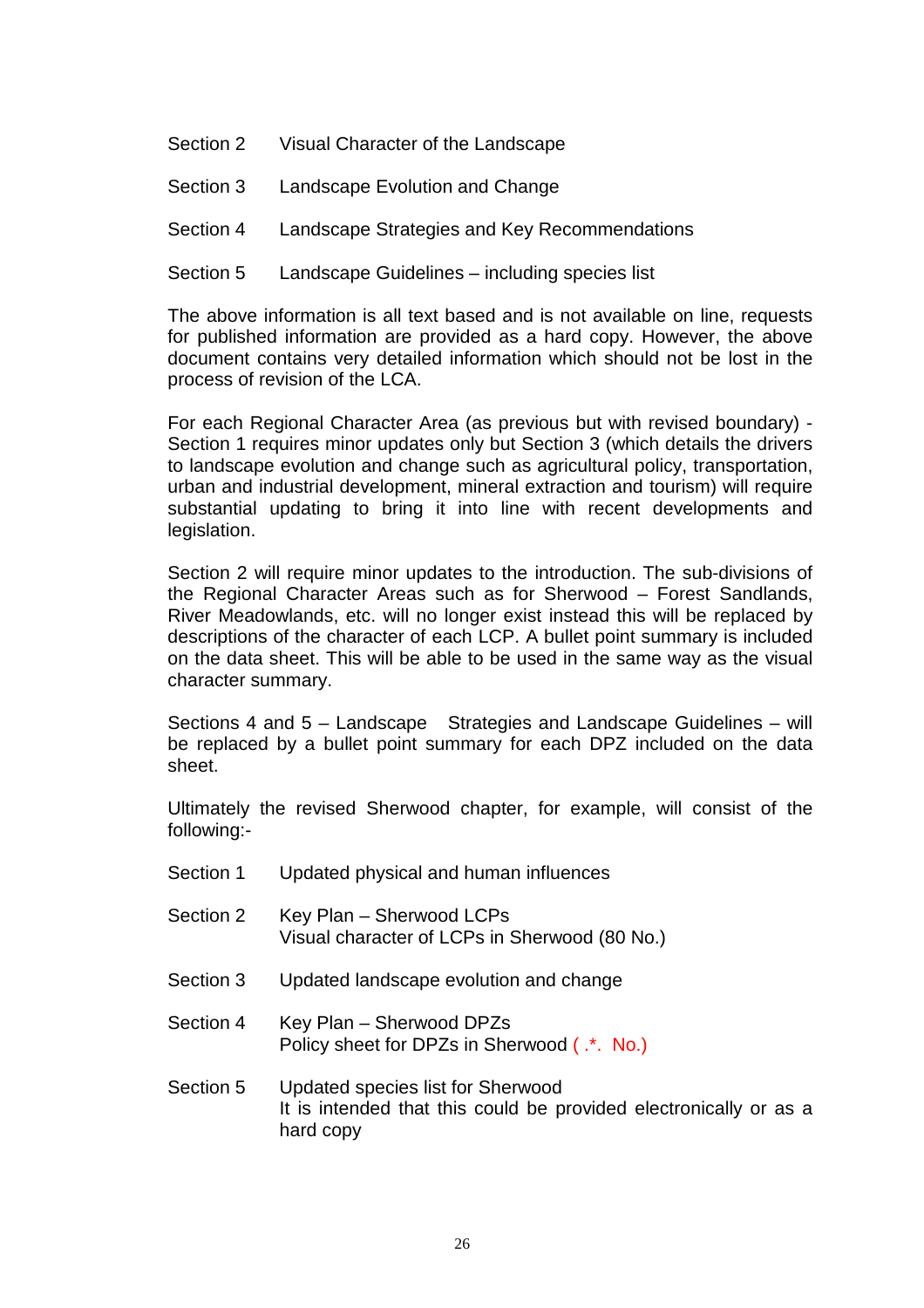The pilot study has produced information Section 2 and Section 4 and a revised Sherwood boundary.

### **14.0 RELATIONSHIP TO OTHER DOCUMENTS**

#### **14.1 Local Biodiversity Action Plan**

In 1998, the Biodiversity Action Group published 'Action for Wildlife'. The Local Biodiversity Acton Plan (LBAP) for Nottinghamshire in response to the UK Biodiversity Action Plan (UKBAP) launched in 1994. The Biodiversity Action Group is a partnership of over 30 public, private, statutory and voluntary organisations.

The LBAP document lists priority habitats and contains an action plan for each, as well as species action plans. Each action plan details status of the habitat / species, threats, current initiatives to protect / increase, targets, proposed actions and for habitats a list of those species which will benefit from the targets in the plan.

At present there is no direct link between the targets in the LBAP and the Landscape Actions in the Nottinghamshire Landscape Character Assessment pilot study. This could be achieved in future work by:-

- making more reference to priority habitats in the landscape character descriptions (add "check LBAP priority habitats present" to landscape character checklist Appendix 3);
- making more links with threats detailed in habitat action plans when describing landscape ecological condition (add "check LBAP priority habitats present" to landscape condition and sensitivity checklist Appendix 7);
- making more links with LBAP targets in landscape actions (add "check" LBAP priority habitats present" to landscape condition and sensitivity checklist Appendix 7);

#### **14.2 Nottinghamshire Historic Landscape Characteristics**

The Nottinghamshire Historic Landscape Characterisation (HLC) has been published in 1999 by Nottinghamshire County Council's Conservation Team 1 in association with English Heritage as part of a national programme.

HLC is concerned to trace the imprint of the past on the landscape, known as 'time depth'. This is one of the landscape's most important characteristics. It can be defined as 'the long term interaction between human activity and natural processes'. It adds a further dimension to LCA and there is a close relationship between the two forms of assessment.

This has been recognised in the Nottinghamshire LCA in that the HLC plan has been used in the process of defining the LCPs (see 9.2 step 4).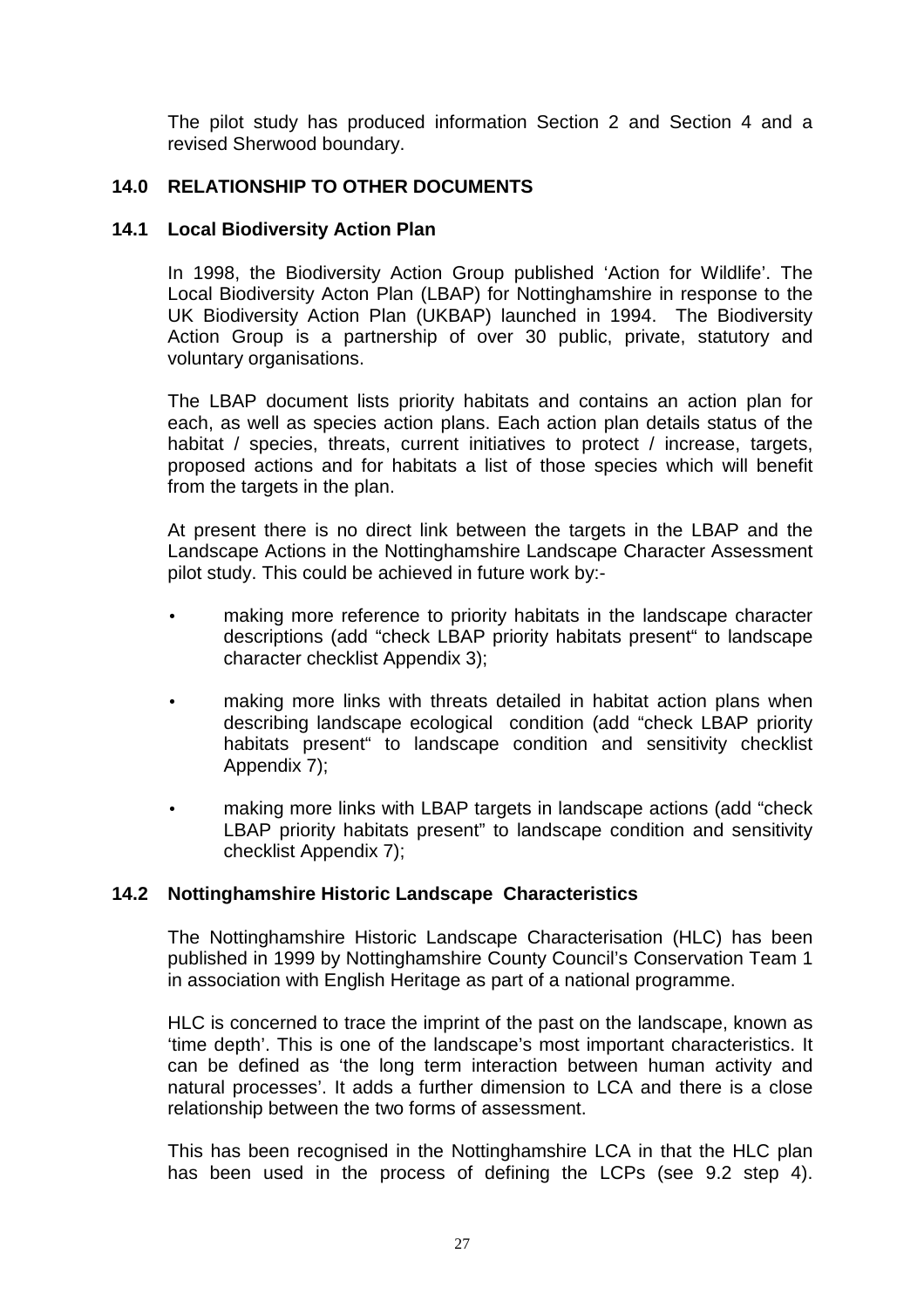Consideration of 'time depth' also feeds into information collected in the landscape character assessment – see Appendix 3, as well as the landscape condition and sensitivity assessment – see Appendix 7.

### **14.3 Green Infrastructure Plans**

Green Infrastructure Plans provide guidance on how green areas within urban settings should be protected, enhanced and where appropriate extended. Green spaces can include areas such as parks, public gardens, woodland and nature reserves. Linkages include linear features such as off-road paths, highways, rivers, streams or hedgerows, which can provide wildlife corridors and connect people to open spaces.

The requirement for Green Infrastructure Plans is being included within Regional Spatial Strategies and GIPs may form a component of the Local Development Framework. Since GIPs generally relate to urban areas and landscape character assessment concentrates on areas outside the urban envelope, these two assessments do not overlap. However, it is useful that organisations at a District / Borough level are aware of the LCA process at a County / Regional level, so that they can be cross-referenced to each other.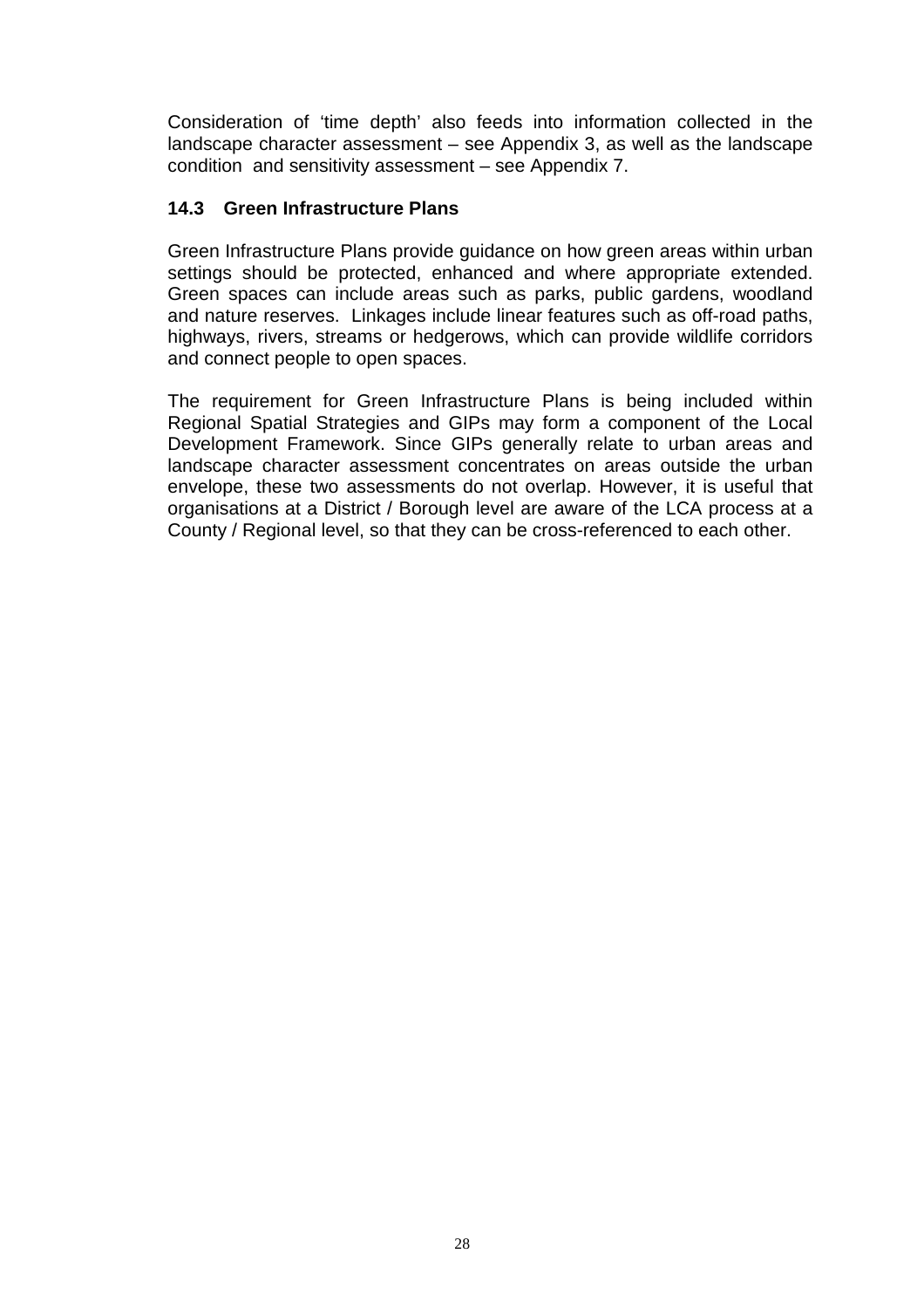# **GLOSSARY OF TERMS**

| <b>DPZs</b>  | <b>Draft Policy Zones</b>                  |  |
|--------------|--------------------------------------------|--|
| <b>GIP</b>   | Green Infrastructure Plan                  |  |
| <b>GIS</b>   | Geographical Information System            |  |
| <b>GPS</b>   | <b>Global Positioning System</b>           |  |
| <b>HLC</b>   | <b>Historic Landscape Characterisation</b> |  |
| <b>LBAP</b>  | <b>Local Biodiversity Action Plan</b>      |  |
| <b>LCA</b>   | Landscape Character Assessment             |  |
| <b>LCP</b>   | Landscape Character Parcel                 |  |
| <b>LDDs</b>  | <b>Local Development Documents</b>         |  |
| LDU          | <b>Landscape Description Unit</b>          |  |
| <b>LLDs</b>  | <b>Local Landscape Designations</b>        |  |
| <b>LLP</b>   | The Living Landscapes Project              |  |
| <b>PPG</b>   | <b>Planning Policy Guidance Note</b>       |  |
| <b>PPS</b>   | <b>Planning Policy Statement</b>           |  |
| <b>UKBAP</b> | United Kingdom Biodiversity Action Plan    |  |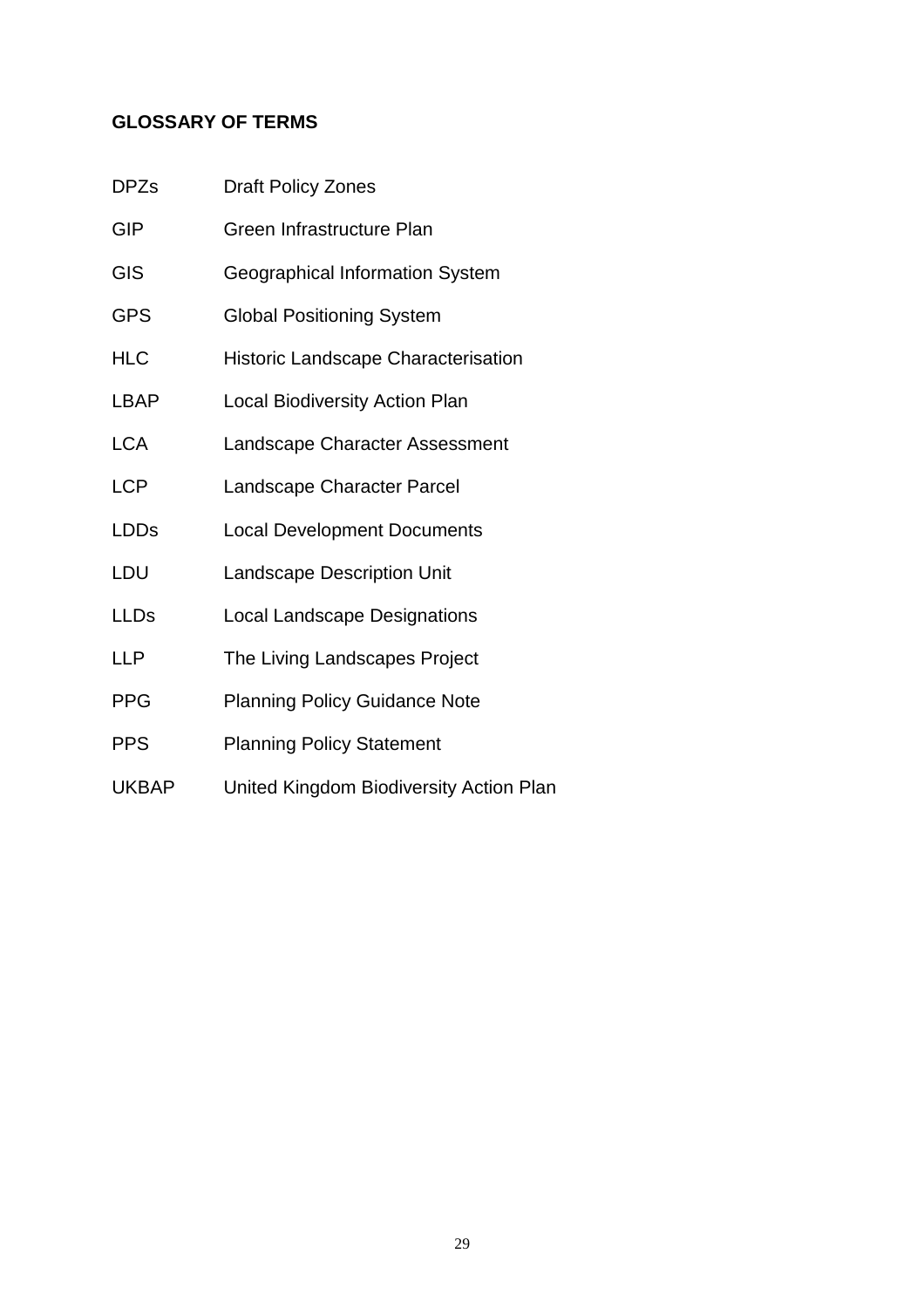#### **REFERENCES**

#### **Canterbury Landscape Appraisal**

Kent County Council

#### **Herne Bay and Whitstable Landscape Appraisal - June 2000**

Kent County Council

**Landscape Character Assessment Guidance for England and Scotland 2002**  Published by the Countryside Agency and Scottish Natural Heritage

#### **Mature Landscape Areas – Nottinghamshire**

An independent Review and Analysis of the Designation by David Tyldesley and Associates 1997

#### **Nottinghamshire and Nottingham Joint Structure Plan**

Adopted February 2006

#### **Nottinghamshire Countryside Appraisal**

Nottinghamshire County Council – Revised Methodology 1999

## **Review of Local Landscape Designations – Final Report – June 2006**

Chris Blandford Associates

#### **The 'Living Landscapes Project' Handbook**

Stephen Warnock 2002

#### **The Nottinghamshire Landscape Guidelines**

Nottinghamshire County Council, published 1997

### **Warwickshire Landscape Guidelines (3 Volumes) – November 1993**

Warwickshire County Council Countryside Commission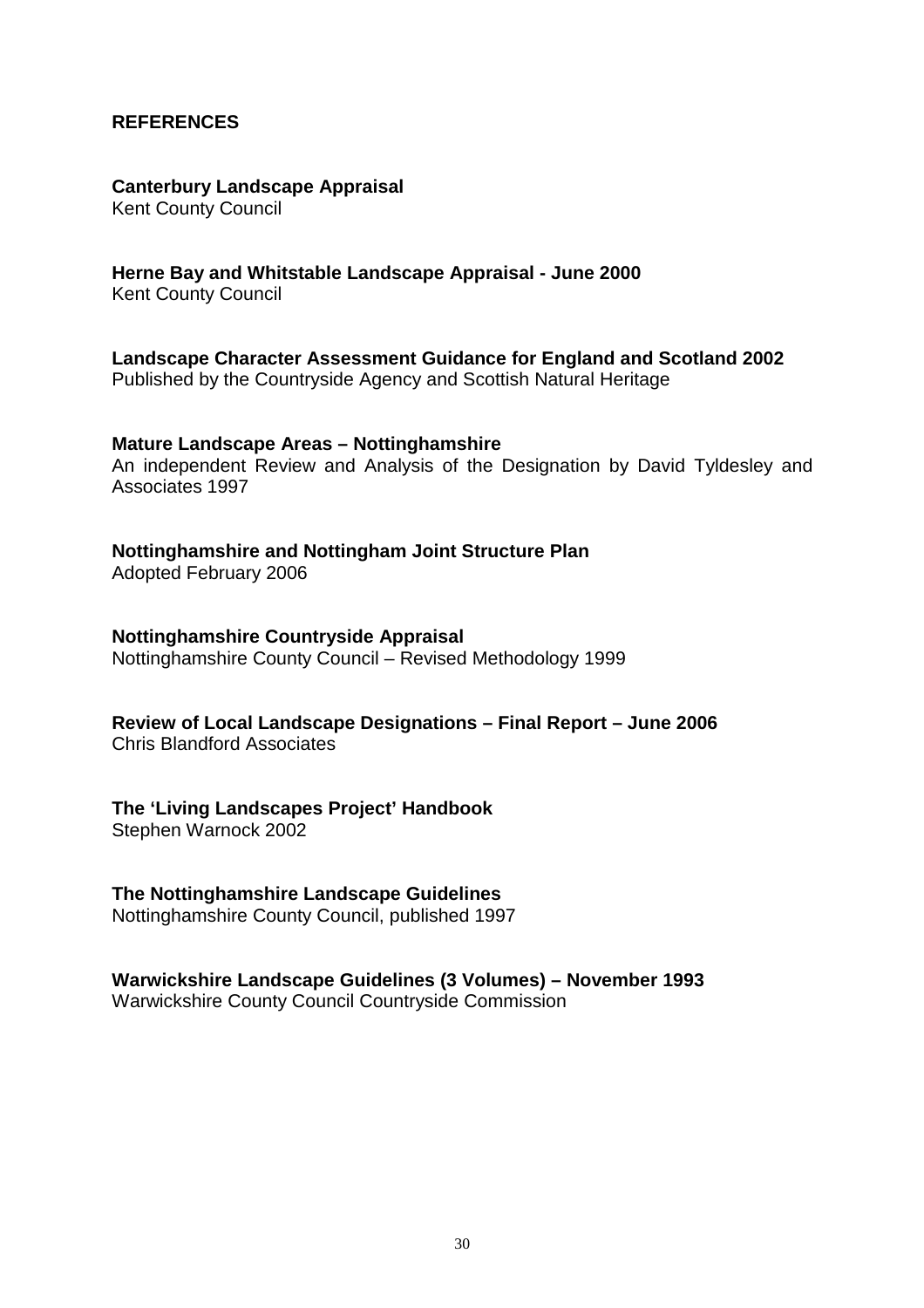## **APPENDIX 1**

| <b>Ashfield District Council</b>                      | <b>Ashfield Local Plan Review -</b><br><b>Adopted November 2002</b>      | relevant MLA<br>Policy EV4                             |
|-------------------------------------------------------|--------------------------------------------------------------------------|--------------------------------------------------------|
| <b>Bassetlaw District Council</b>                     | Bassetlaw Local Plan - Deposit Draft<br>Approved October 2001            | relevant MLA<br>Policy 6/5                             |
| <b>Broxtowe Borough Council</b>                       | Broxtowe Local Plan 2004                                                 | relevant MLA<br>Policy E14                             |
| <b>Gedling Borough Council</b>                        | Gedling Borough Replacement Plan -<br>Adopted 12 <sup>th</sup> July 2003 | relevant MLA<br>Policy<br>ENV37                        |
| <b>Mansfield District Council</b>                     | Mansfield District Local Plan -<br><b>Adopted November 1998</b>          | relevant MLA<br>Policy NE8                             |
| <b>Newark and Sherwood</b><br><b>District Council</b> | Newark and Sherwood Local Plan -<br>Adopted 1999                         | relevant MLA<br>Policy NE8                             |
| <b>Rushcliffe Borough Council</b>                     | Rushcliffe Borough Local Plan -<br>Adopted 1996                          | relevant MLA<br>Policy<br>Statement of<br>Intent ENV/J |